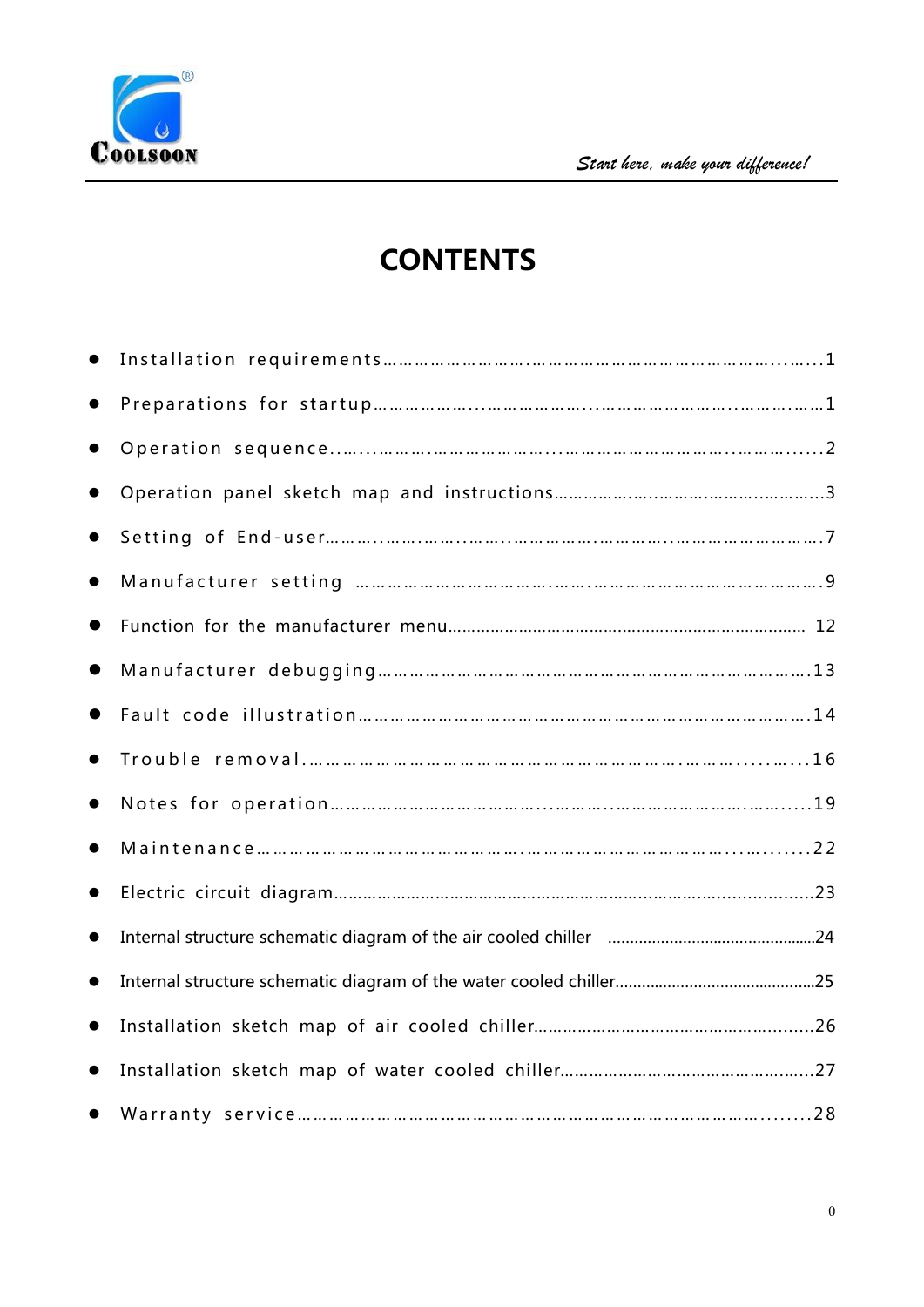

## **Welcome to use COOLSOON chillers. In order to operate the chiller correctly and efficiently, please read the following instructions carefully.**

Note: Pls Prevent the chilled medium from freezing in the equipment , otherwise the medium will freeze to damage the chiller

### **Installation requirements:**

- **Location:** Pls choose the more convenient maintenance place to install the chiller, Never place the chiller unit in a location where excessive heat, moisture, inadequate ventilation, pollution, or have corrosive materials in site.
- Water cooled chiller, Pls choose the cooling tower according to the cooling capacity of the water cooled chiller. And install the plumping pipe according to the size of the chiller unit, smaller size pipe for connecting the tower and chiller is not allowed, that will cause the high pressure overload to affect the cooling efficiency and increase the energy consumption.
- **Air cooled chiller,** it must be installed above one meter space from the wall to avoid the lower heat dissipating , which will arouse the high pressure overload to affect the cooling efficiency and increase the energy consumption.

Note: 1. Pls follow the relevant laws and regulations to do the job of power supply load and ground connection of the chiller.

2. The insulation measures should be done to the chilled water pipeline for the new installed chiller.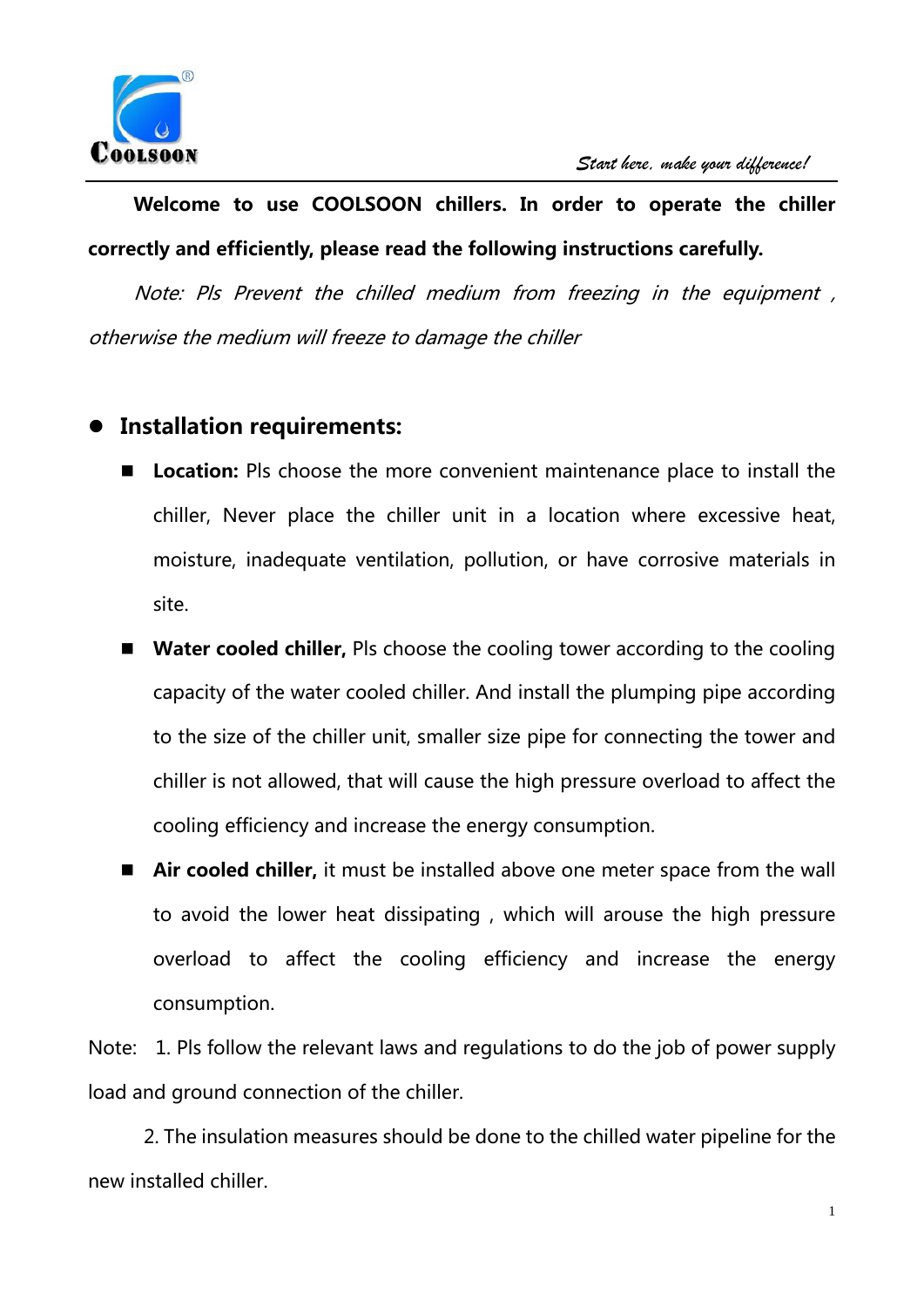

### **Preparation for startup**

#### **For the first operation, please confirm the following issues:**

- $\blacksquare$  Check and confirm the exactly electrical power supply voltage and phases with our name plate.(Note: Phase lines of three phases power supply including R. S. T, Neutral line N (Zero line), and Earth line E(double color lines), Wrong phase lack protector installed in the electrical box, when you start up the chiller in the first time, there is a electrical alarm of the chiller, maybe it is the wrong phase lack protection, pls change and connect the any two of the phases and start the chiller again. For the single phase power supply, the phase line is L, Neutral line is N, and earth line is E.
- Make sure the pipeline connected well and keep the water valves open. (Refer to the installation sketch map.)
- $\blacksquare$  Confirm the built-in storage tank with full of chilled medium before start the pump. (Note: please choose the chilled medium according to requirements.)
- Pay attention to the reversed running direction of the cooling water pump and the fan of the cooling tower. If pump is with 3phases and running reversed, please exchange any two phases' connection, problem can be solved.

### **Operation sequence**

- $\blacksquare$  Make sure the water system goes well by checking all the valve of the chilled and cooling pipeline.
- Turn on the switch of the General electric power supply.
- For the cooling tower and cooling water pump did not control by the water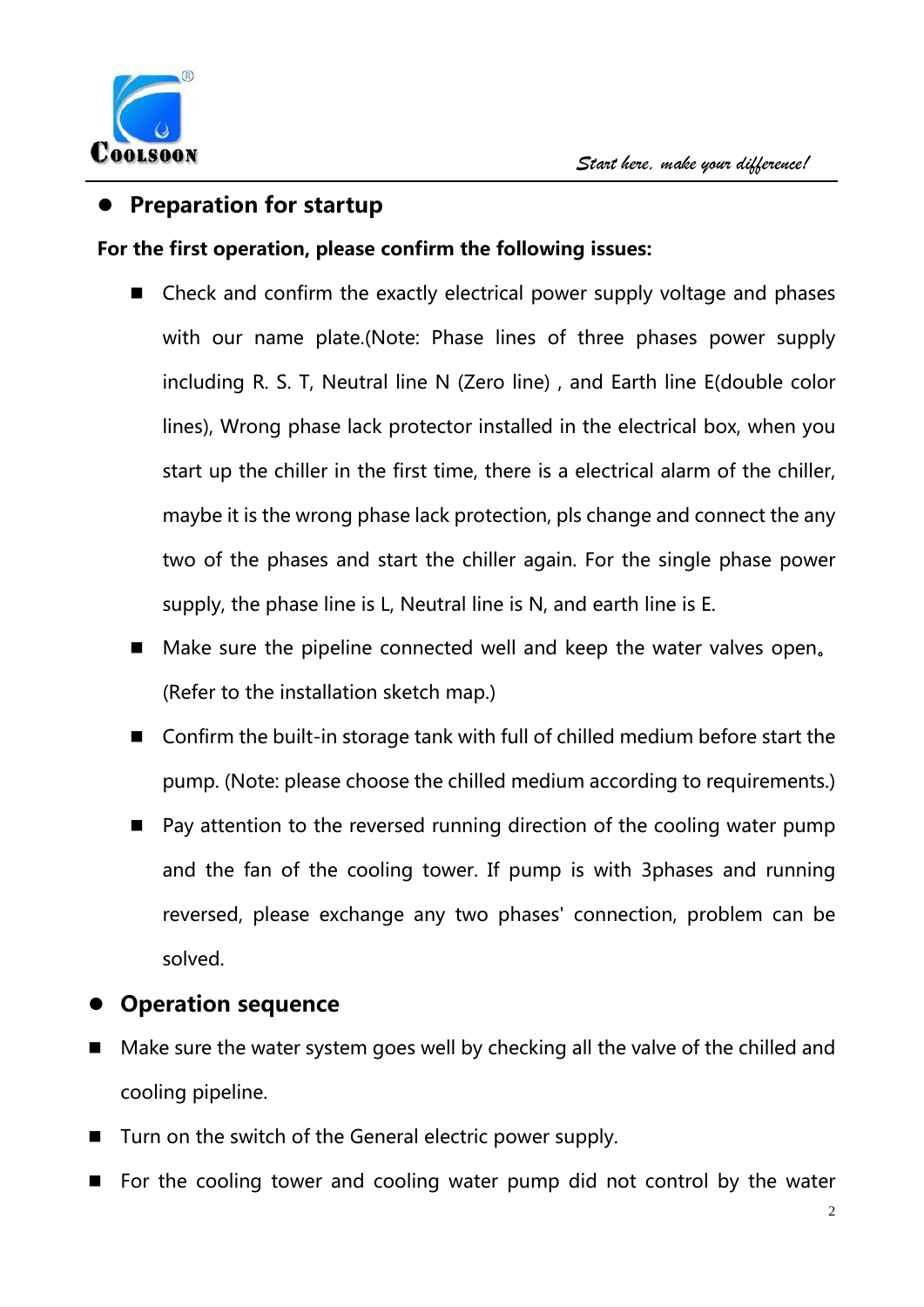

cooled chiller unit, pls first to start the cooling tower and cooling water pump to make sure the cooling water goes well.

After checking the above steps, pls press the **button to start the chiller**, and



press **button to start the compressor, and turn off the chiller by press** 



button.

**Operation panel sketch map and instructions.** 

|                                           |                            |                                       |   | INDUSTRIAL CHILLER      |                                                                                                                                                                                                                                   |
|-------------------------------------------|----------------------------|---------------------------------------|---|-------------------------|-----------------------------------------------------------------------------------------------------------------------------------------------------------------------------------------------------------------------------------|
| Remote⊙<br>Al arm C<br>الليبا<br>Function | PV<br><b>En Menu</b><br>Up | 28.0<br>$26.0 \frac{95}{C}$<br>Day in | Ē | Compressor<br>42<br>Run | Hote:<br>1. Read user namal<br>carefully before<br>usima<br>2. Pay attention to<br>prevent cold water<br>circulating water<br>ice damage inside<br>machine unit; Long<br>time when not in<br>use, please will<br>thoroughly clean |
|                                           |                            |                                       |   |                         | water line                                                                                                                                                                                                                        |

- Common used interface.
	- **Main interface**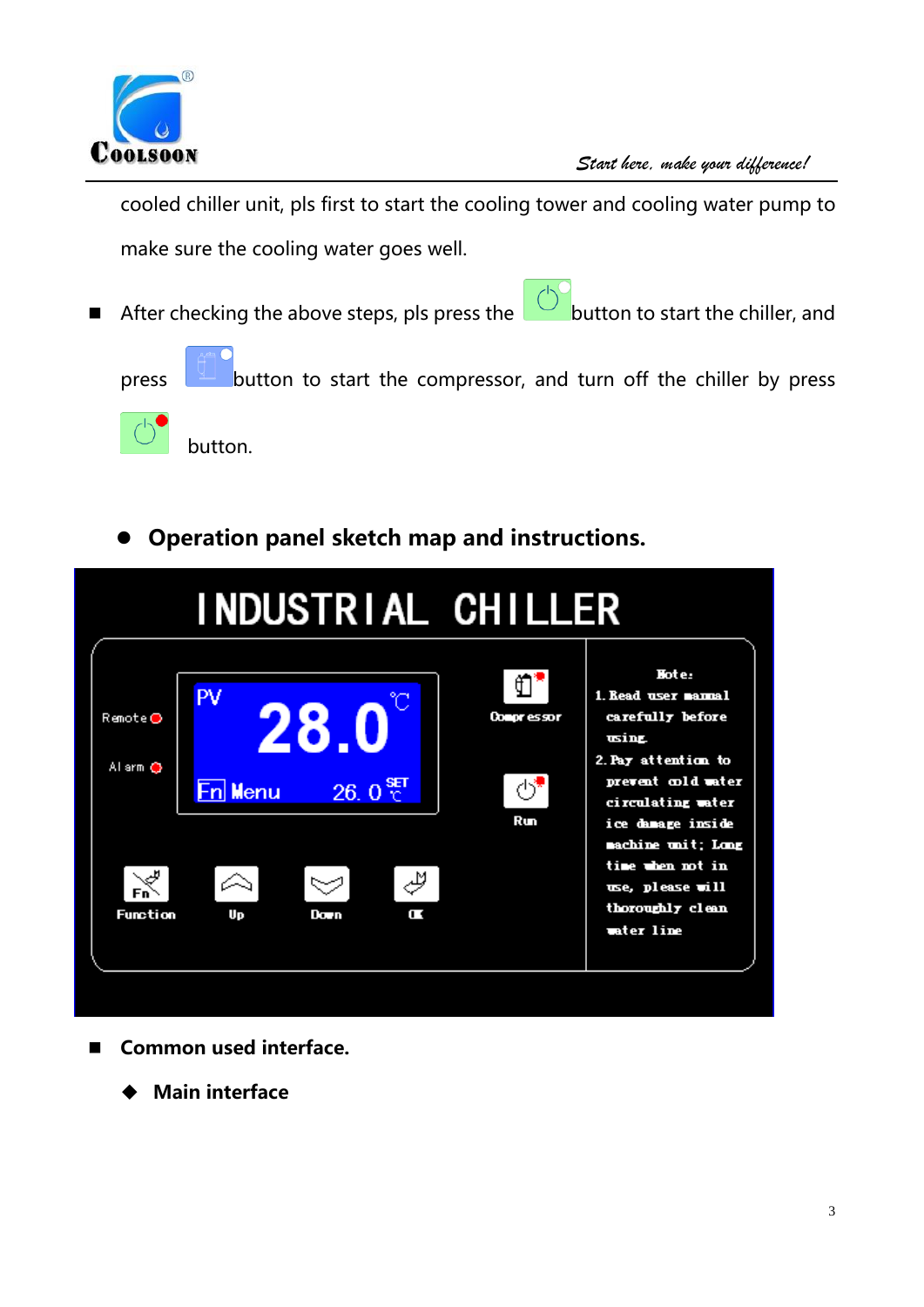



. **Alarm interface** 



**Fault checking and Reset** 



Note: After checking the fault, pls remove it first, then reset the chiller.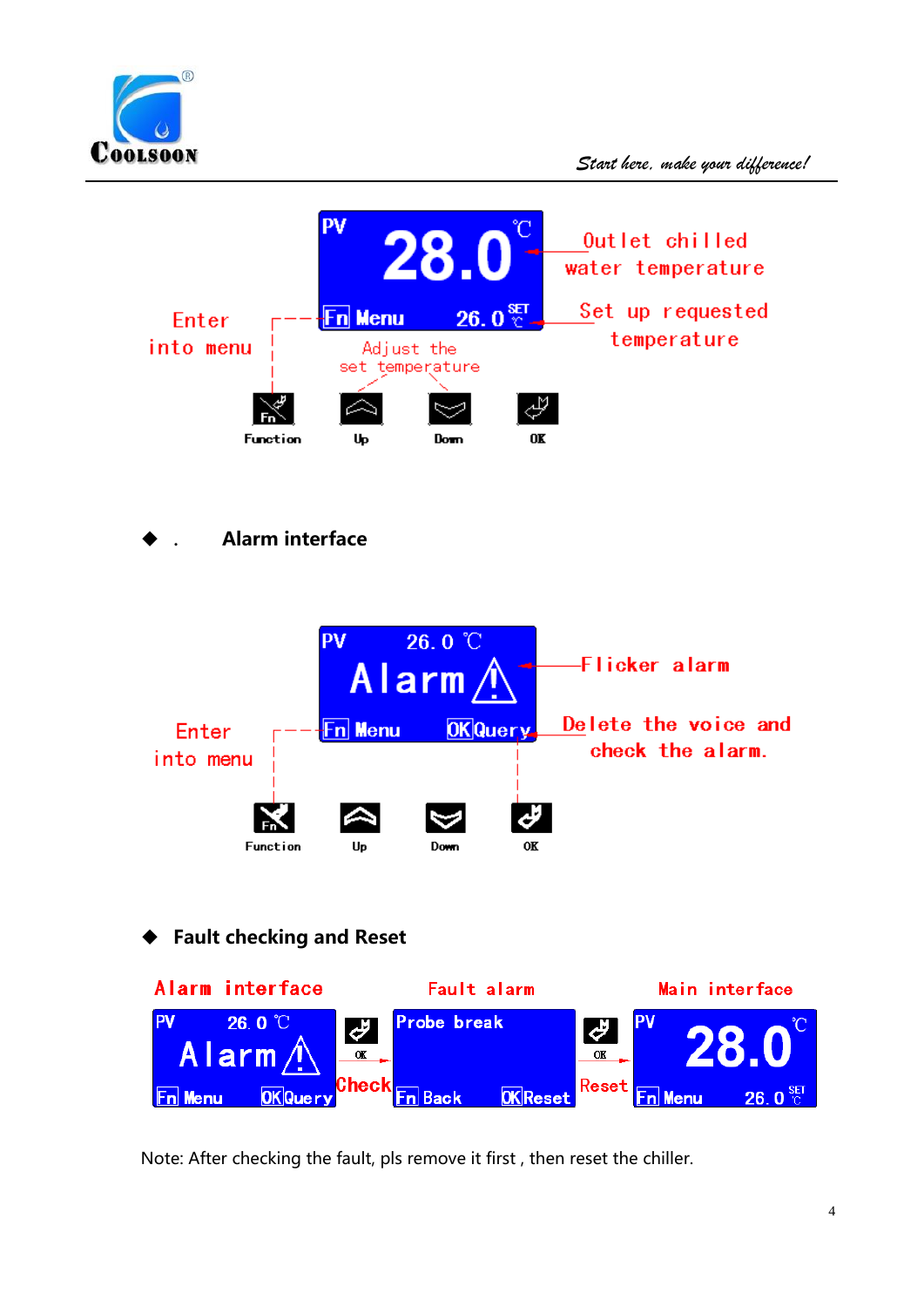

#### **Function menu**

To press  $\mathbb{F}^n$  button to enter into the menu in the main interface.

The function menu include five items as follow:



### **Start up the chiller unit**

- Power on by switch on the air-break switch in the electrical box.
- Press  $\Box$  button, Cold water pump start to run, indicator light on ( then by press the **button to start the compressor** (If the setting is one button operation, no need to do this step), the indicator light will on  $($ system will in delay status, when the actual temperature ≥setting temperature+ temperature difference, the fan and cold water pump will run, after 10 seconds delay, the compressor will run, and indicator light  $\frac{1}{2}$  keeps on. Pls refer to the below temperature control theory.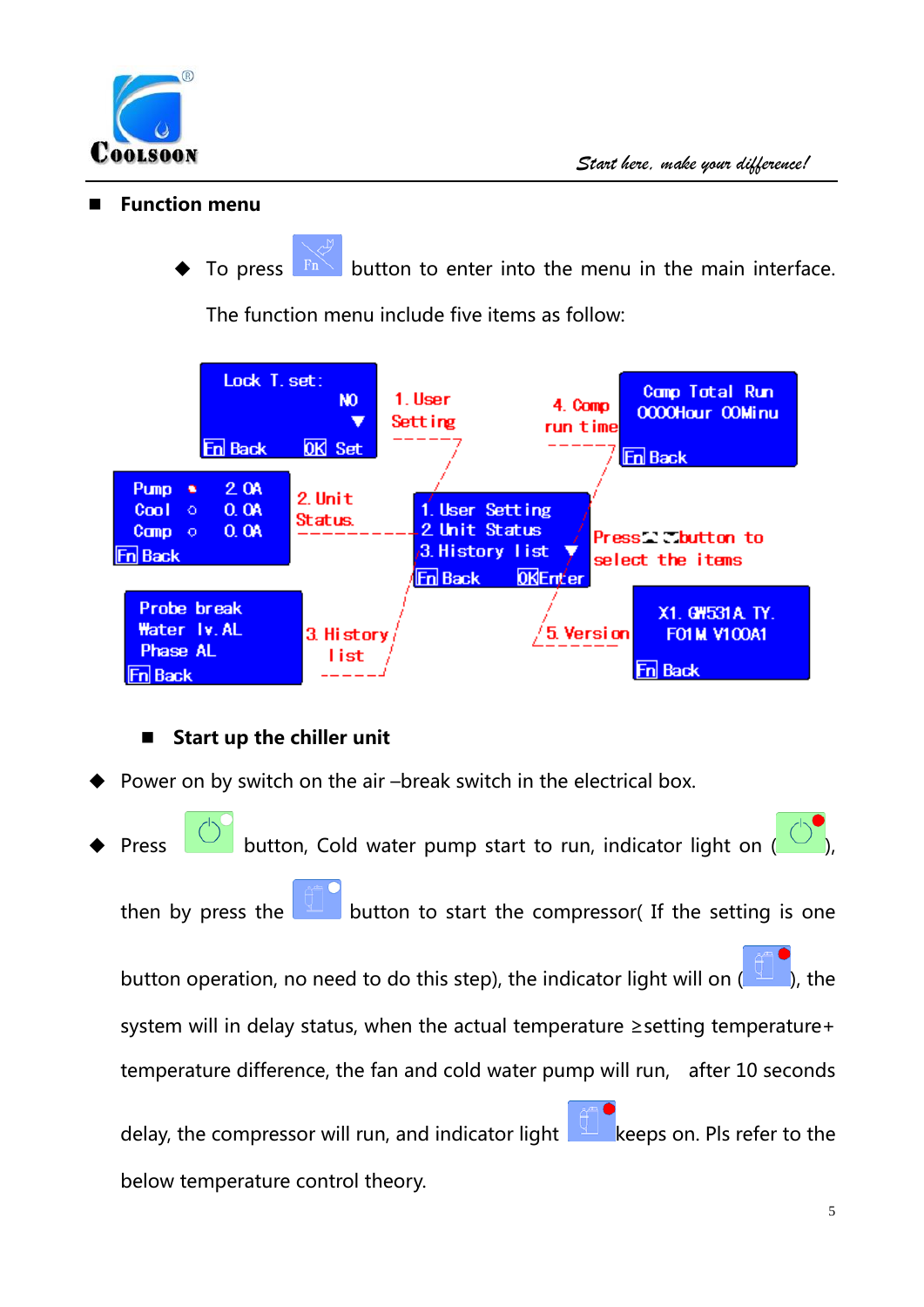

 **Temperature setting** By Press  $\sim$  or button in the main interface to set the temperature you need and confirm the data by press  $\sim$  button( or automatically confirm after 3 seconds). **Turn off the unit** By press  $\overline{\mathbb{C}}$  button, the indicator light on it will flicker, after 10 seconds system delay, the compressor will stop, the indicator light on this  $\Box$  button will flicker, delay more 10 seconds, the Fan or cold water pump will stop, after more 10 seconds, the cold water pump will stop, indicator light in this  $\Box$  button will off. Press button, indicator light on it will off(

### **Temperature control theory of unit:**

In the procedure of water temperature rise, when the actual temperature(PV) ≥ set temperature (SET)+temperature difference, the compressor will automatically start , On the contrary, it will stop when the actual temperature(PV) < set temperature(SET) + temperature difference in the process of water temperature decrease.

Note: If reserve the chiller for a long time, pls turn off the general electrical power and drain out the chilled medium in the evaporator Instructions for modifying the setting parameters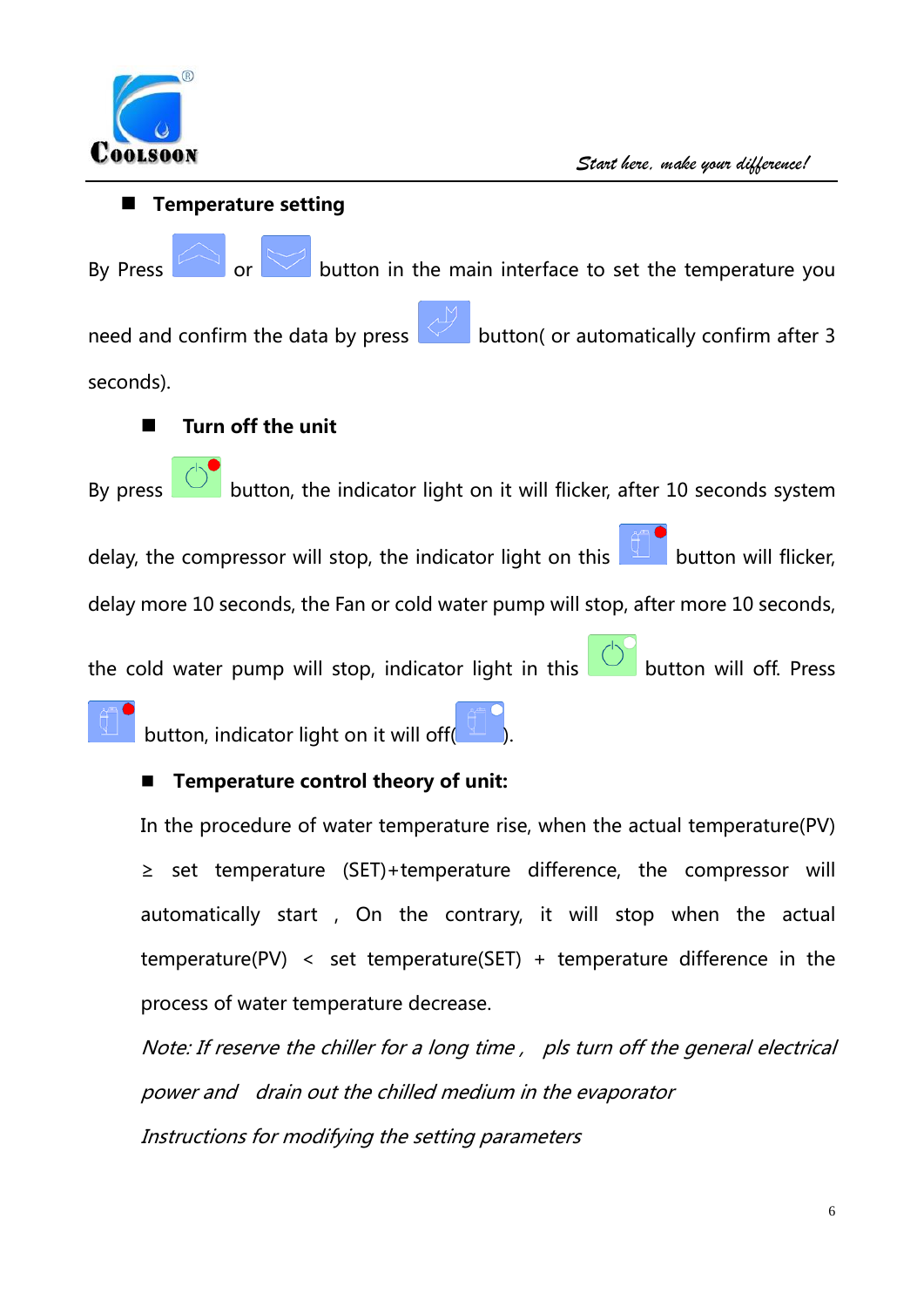

## **•** Setting of End -user

| <b>Items</b>  | <b>Factory</b> | <b>Setting range</b>     | <b>Remarks</b>                            |
|---------------|----------------|--------------------------|-------------------------------------------|
|               | setting        |                          |                                           |
| Lock the      | <b>No</b>      | Yes or No                | Lock the setting temperature              |
| setting temp. |                |                          |                                           |
| Set the temp. | 12.0°C         | $-30 \sim 99.9^{\circ}C$ | Follow the factory setting to the         |
|               |                |                          | min./max.limit of the temperature.        |
| Adjust the    | 32             | $20 - 44$                | Adjust the contrast of the LCD screen     |
| contrast      |                |                          |                                           |
| Control       | local          | Local ~ Remote           | Remote: it can control the unit by Remote |
| method        |                |                          | controller.                               |
| Screensaver   | $\mathbf 0$    | $0 \sim 255$ Minutes.    | 0: no screensaver                         |
| time          |                |                          |                                           |

■ Steps for the end- user to modify the parameters.

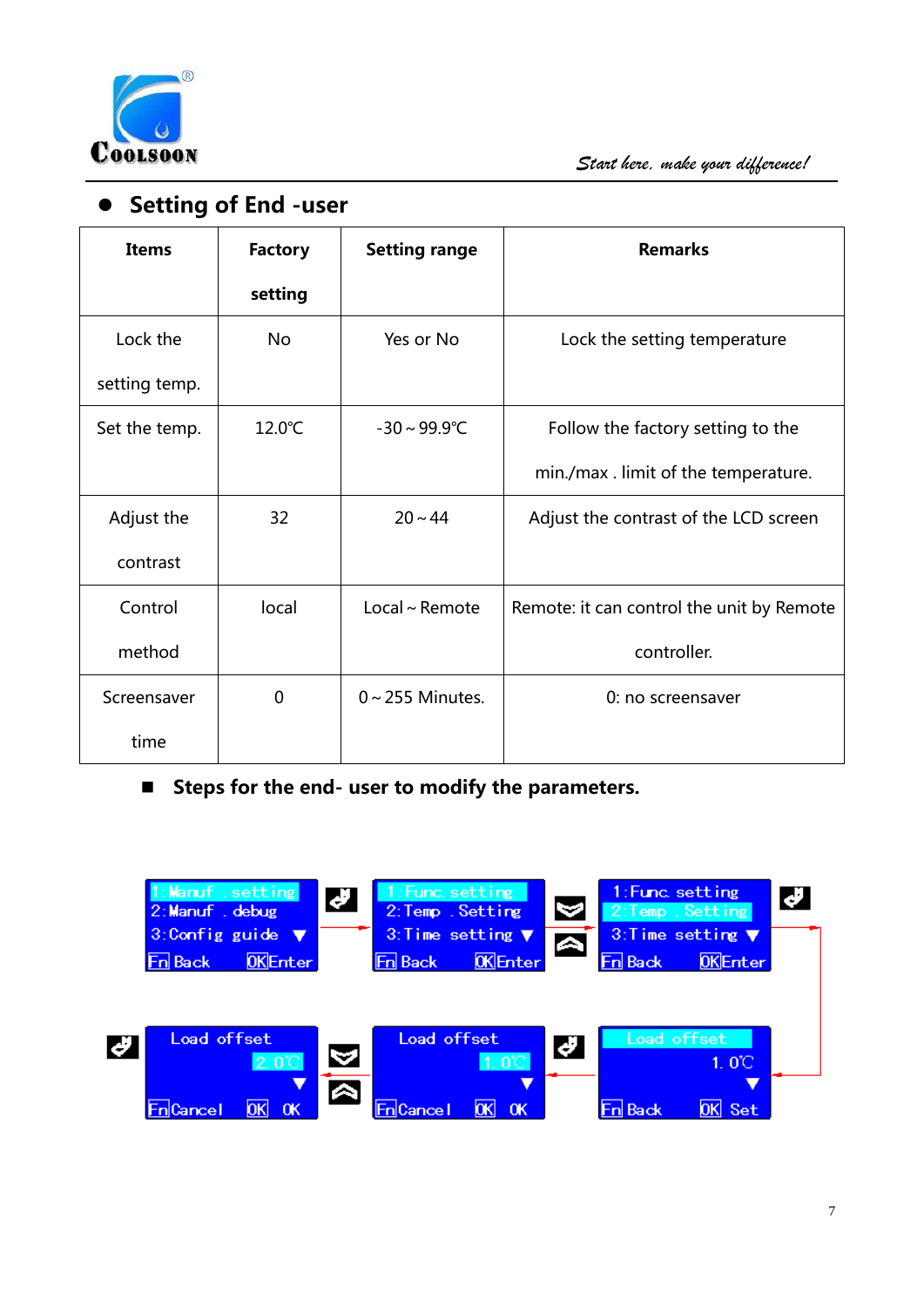

# **Manufacturer setting**

|                      | <b>Parameter</b>                     | <b>Factory</b>                   |                                                                         | <b>Remarks</b>                                                                     |  |
|----------------------|--------------------------------------|----------------------------------|-------------------------------------------------------------------------|------------------------------------------------------------------------------------|--|
| <b>Setting items</b> | name                                 | data                             | <b>Setting range</b>                                                    |                                                                                    |  |
|                      | One button<br>operate                | forbidden                        | Forbidden $\sim$ Use                                                    | Use: when press the<br>"start" button, the<br>compressor button will be<br>invalid |  |
|                      | Power down<br>memory                 | forbidden                        | Forbidden ~ Use                                                         | After power shut off, unit<br>can return to the former<br>working status.          |  |
|                      | Method for the<br>fault output       | Fault occur,<br>alarm will<br>on | Fault come, and<br>alarm $\sim$ Delete the<br>voice, no alarm<br>output | The distinguish of it<br>depend on the alarm in<br>the relay or not.               |  |
|                      | Low water level,<br>pump stop        | stop                             | stop $\sim$ no stop                                                     | This alarm on, the pump<br>will stop to run                                        |  |
| Control              | Electric current<br>checking         | Forbidden                        | Forbidden~Use                                                           | It depend on the unit with<br>this module or not.                                  |  |
|                      | Rated current for<br>comp.           | 0.3A                             | $0 - 35.0A$                                                             | No parameters showed                                                               |  |
|                      | Rated current for<br>chilled system  | 0.3A                             | $0 - 25.0A$                                                             | when the "Electric<br>current checking " is                                        |  |
|                      | Rated current for<br>cooling system. | 0.3A                             | $0 \sim 25.A$                                                           | Forbidden                                                                          |  |
|                      | 3 Phase Power<br>supply checking     | Forbidden                        | Forbidden~Use                                                           | Checking the<br>Power<br>phase lack and<br>phase<br>inversion fault                |  |
|                      | Anti-freezing<br>and cooling         | Cooling<br>overload              | Anti-freezing $\sim$<br>cooling overload                                | Switching value D1<br>output function selection                                    |  |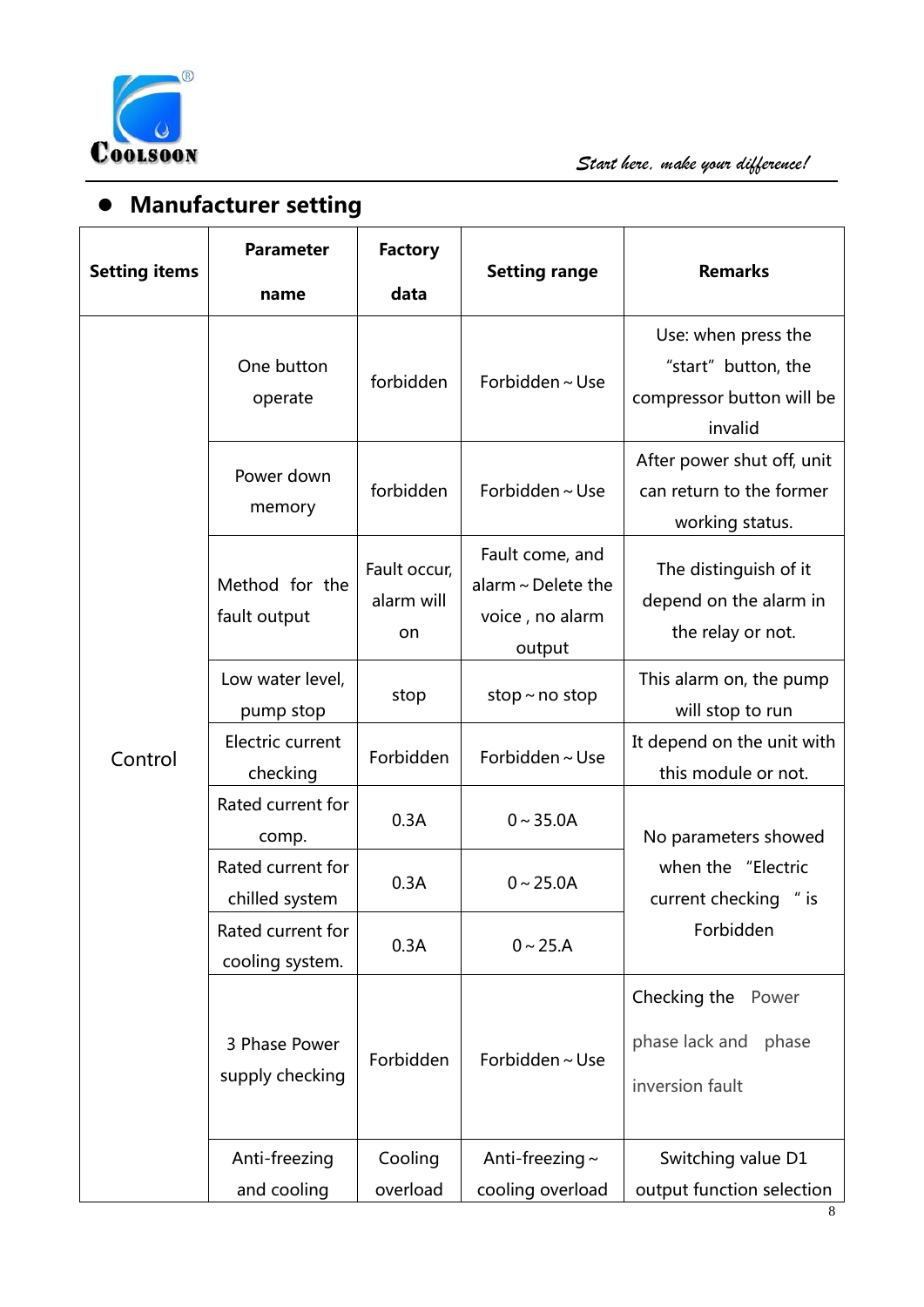

COOLSOON Start here, make your difference!

|             | overload                       |                 |                            |                                                                                                                                                                          |
|-------------|--------------------------------|-----------------|----------------------------|--------------------------------------------------------------------------------------------------------------------------------------------------------------------------|
|             | Load bias                      | $1.0^{\circ}$ C | $0 - 10.0$ °C              | Temp. departure when<br>compressor is running.                                                                                                                           |
|             | Unload bias                    | $1.0^{\circ}$ C | $0 - 10.0$ °C              | Temp. departure when<br>compressor stop to run                                                                                                                           |
|             | Set temp. upper<br>limit       | 50.0°C          | $12.0 - 100.0^{\circ}C$    | Scope limitation for                                                                                                                                                     |
|             | Set temp. lower<br>limit       | $7.0^{\circ}$ C | $-30.0 \sim 12.0^{\circ}C$ | customer to set the<br>temperature                                                                                                                                       |
|             | Temp.<br>compensation          | $0.0^{\circ}C$  | $-9.9 \sim 9.9^{\circ}C$   | Compensation for the<br>outlet water temp.                                                                                                                               |
| Temperature | Low<br>temperature<br>protect  | $4.0^{\circ}$ C | $-30.0 \sim 99.9^{\circ}C$ | If the outlet water temp.<br>lower than this setting<br>data, the low temp.<br>protection will arise the<br>fault alarm.                                                 |
|             | Overheat early<br>warning      | 50.0°C          | $0 - 99.9$ °C              | If the outlet water temp. is<br>higher than this setting<br>data, the overheat early<br>warning will arise, no<br>need to stop the unit, it<br>will reset automatically. |
|             | Overheat alarm                 | 60.0°C          | $0 - 99.9^{\circ}C$        | If the outlet water temp. is<br>higher than the setting<br>data, this alarm will be<br>arise, and unit keep<br>running                                                   |
|             | Overheat return<br>difference. | $5.0^{\circ}$ C | $0 - 99.9^{\circ}C$        | The return difference of<br>reset for the overheat<br>fault                                                                                                              |
| Time        | Delay for the<br>start of cold | 10 seconds      | $0 \sim 255$ seconds       | Unit stop, the cold water<br>pump will delay to power                                                                                                                    |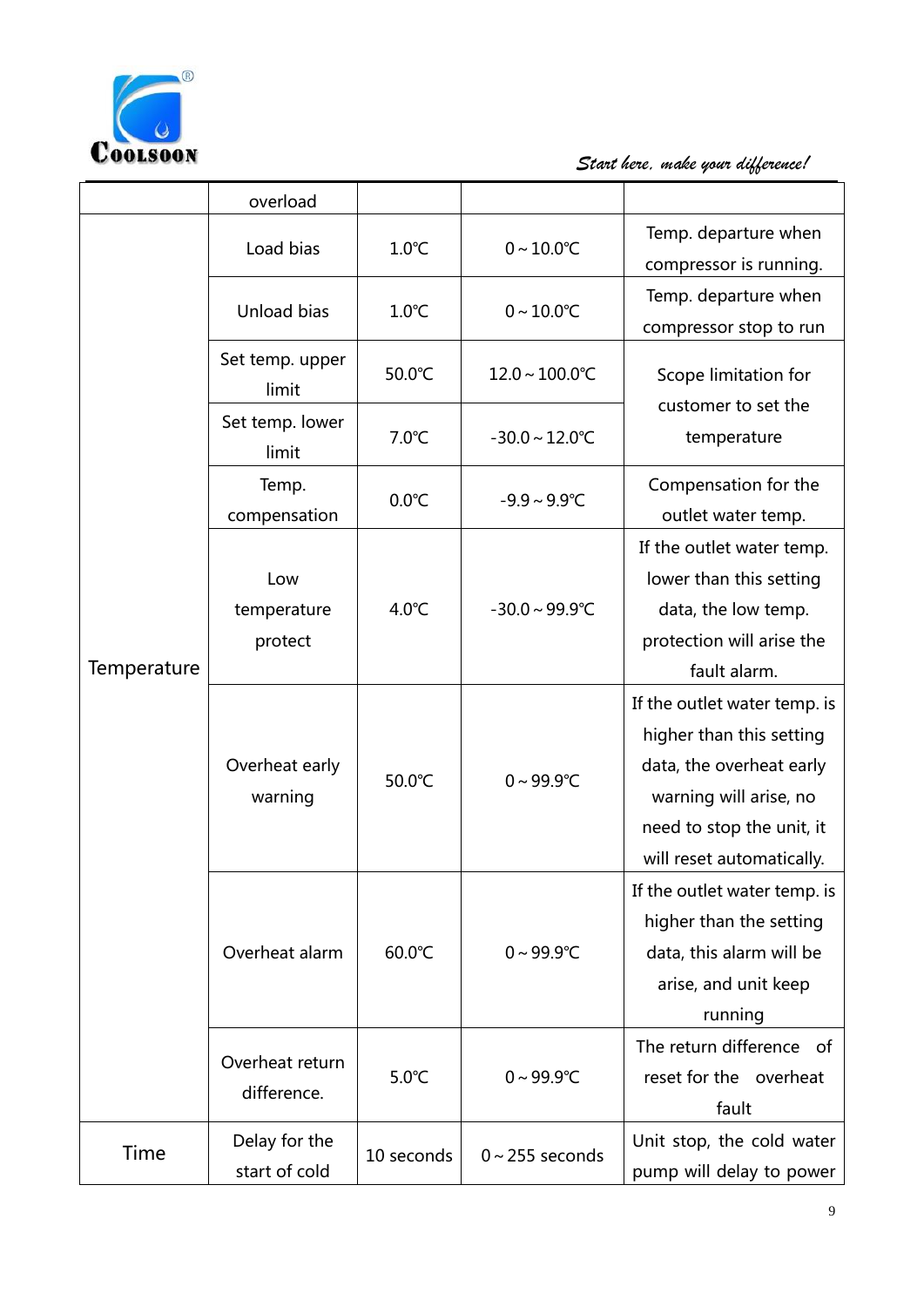

COOLSOON START here, make your difference!

| water pump                                                 |            |                      | off.                                                                                                                                       |
|------------------------------------------------------------|------------|----------------------|--------------------------------------------------------------------------------------------------------------------------------------------|
| Delay for the<br>cooling                                   | 10 seconds | $0 \sim 255$ seconds | Unit stop, the cooling<br>system will delay to stop<br>running.                                                                            |
| Capacity control<br>period                                 | 5 seconds  | $0 \sim 255$ seconds |                                                                                                                                            |
| Compressor<br>protect                                      | 60 seconds | $0 \sim 255$ seconds | Delay time for the comp.<br>start frequently, The time<br>interval for the<br>compressor start twice<br>should be higher than this<br>data |
| Eliminate to the<br>general faults                         | 2 seconds  | $0 \sim 255$ seconds | The fault will be<br>considered valid when the<br>general fault time keeps<br>longer than the data.                                        |
| Eliminate to the<br>fault of shortage<br>of the water flow | 10 seconds | $0 \sim 255$ seconds | The fault will be<br>considered valid when<br>this fault time keeps<br>longer than the data.                                               |
| Eliminate to the<br>fault of the water<br>level            | 10 seconds | $0 \sim 255$ seconds | The fault is valid when this<br>fault time keeps long than<br>the data                                                                     |
| Delay time to<br>check the low<br>pressure                 | 60 seconds | $0 \sim 255$ seconds | When the comp. running<br>time reach to this data,<br>the checking will be<br>started.                                                     |
| Eliminate to the<br>fault of the low<br>pressure           | 5 seconds  | $0 \sim 255$ seconds | The fault is valid when the<br>fault time keeps longer<br>than the data.                                                                   |
| The service life<br>of the comp.                           | 0 hour     | $0 \sim 9999$ hours  | When the running time of<br>the comp. is higher than                                                                                       |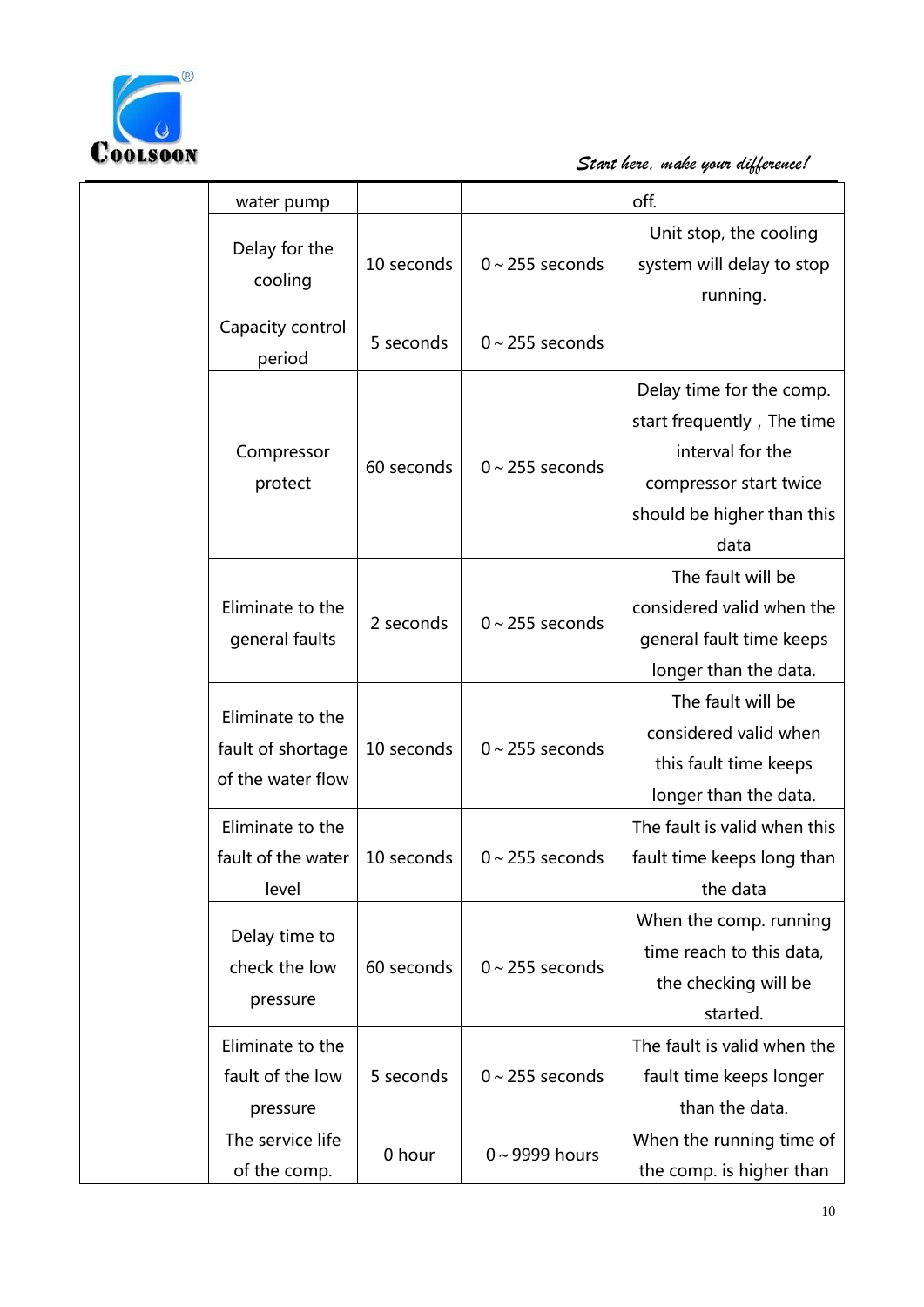

|        |                           |            |          | this data, the comp. will<br>out of service. Note: when<br>setting data is<br>"0" means this<br>parameters is invalid. |
|--------|---------------------------|------------|----------|------------------------------------------------------------------------------------------------------------------------|
|        | High pressure of<br>comp. | <b>OFF</b> | ON ~ OFF |                                                                                                                        |
|        | Low pressure of<br>comp.  | <b>OFF</b> | ON ~ OFF |                                                                                                                        |
|        | Comp. overload            | <b>OFF</b> | ON ~ OFF |                                                                                                                        |
| Switch | Switch of water<br>level  | <b>OFF</b> | ON ~ OFF | Selection for the                                                                                                      |
|        | Switch of water<br>flow   | ON         | ON ~ OFF | switching value output                                                                                                 |
|        | Cold water<br>overload    | ON         | ON ~ OFF |                                                                                                                        |
|        | Cooling water<br>overload | ON         | ON ~ OFF |                                                                                                                        |
|        | Remote control            | ON         | ON ~ OFF |                                                                                                                        |

## **Function for the manufacturer menu**

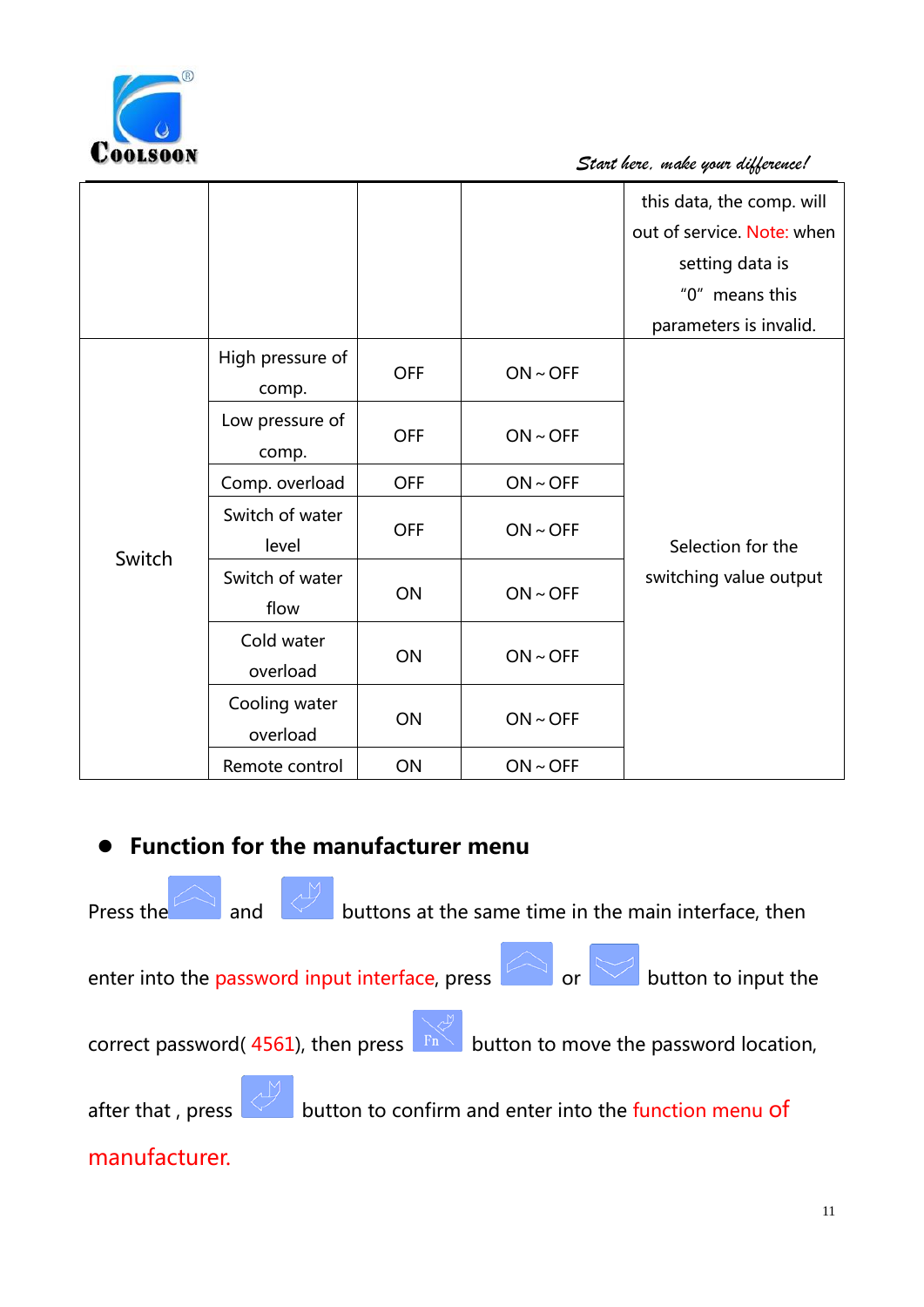



### **Parameter setting for the Manufacturer**



## **Manufacturer debugging**

The manufacturer debugging can test the working status of three phase, seven alarm outputs and four relay outputs. If the above item is ok, it presents good line connection and correct setting. If it have a alarm, means there is a fault or bad line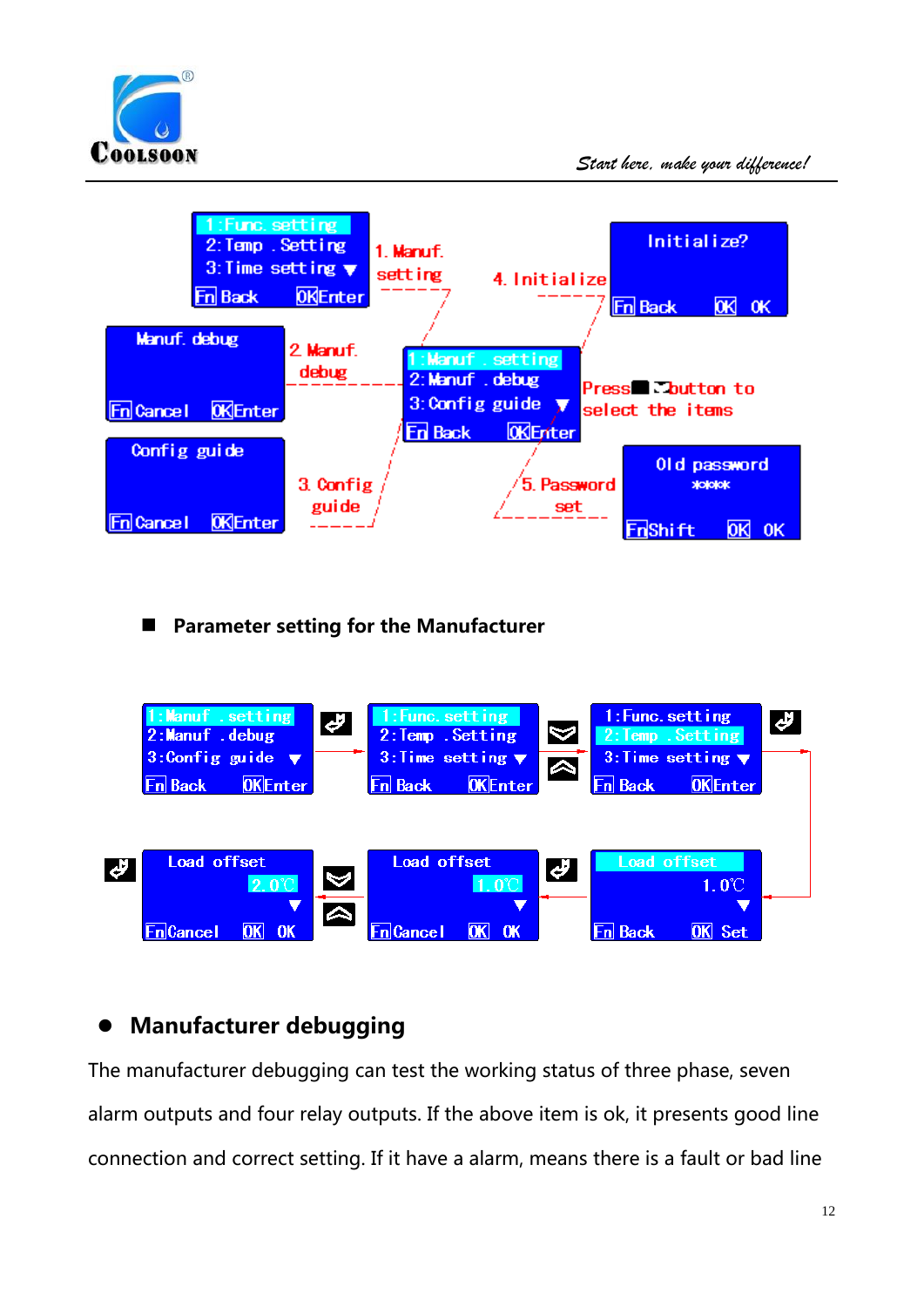

connection and incoordinate setting. Debugging steps show as below:

|                  | Manuf .debug                     | Ł,                  |                | High pressure: A<br><b>Normal</b>   | A                     |                | Comp overload: $\triangle$<br><b>Normal</b> | $\blacktriangledown$        |
|------------------|----------------------------------|---------------------|----------------|-------------------------------------|-----------------------|----------------|---------------------------------------------|-----------------------------|
| <b>Fn</b> Cancel | <b>OKEnter</b>                   |                     | <b>Fn</b> Back | ▼                                   |                       | <b>Fn</b> Back |                                             | $\overline{\blacktriangle}$ |
|                  |                                  |                     |                |                                     |                       |                |                                             |                             |
| Pump:            | Cool: $\bullet$ $\blacktriangle$ | $\boldsymbol{\phi}$ | Pump:0         | $\text{Cool}: \circ \blacktriangle$ | $\blacktriangleright$ | Pump:0         | Cool: $0 \triangle$                         |                             |
| $Comp: \odot$    | <b>Alarm</b> <sub>c</sub>        |                     | Comp:          | Alarm <sub>so</sub>                 |                       | $Comp: \circ$  | <b>Alarm</b> <sub>10</sub>                  |                             |
| <b>Fn Back</b>   | 0K <br><b>ON</b>                 |                     | <b>Fn</b> Back | 0K <br><b>ON</b>                    | $\blacktriangle$      | <b>Fn Back</b> | 0K <br><b>ON</b>                            |                             |

### **Configuration guidance.**

It can be done to the parameter setting of some common used customer. Details can refer to the Manufacturer setting table.

## **Fault code illustration**

| <b>Fault code</b>         | <b>Detect</b><br>items | <b>Result from fault</b> | <b>Illustration</b>                                                            |                   |                                             |
|---------------------------|------------------------|--------------------------|--------------------------------------------------------------------------------|-------------------|---------------------------------------------|
| High pressure of<br>comp. |                        |                          |                                                                                |                   |                                             |
| Low pressure of<br>comp.  | Check the              |                          | Check the input whether accordance with<br>the setting of the switching value. |                   |                                             |
| Comp. overload            | running                | Comp. stop, then         |                                                                                |                   |                                             |
| Electric current of       | condition<br>of comp.  |                          |                                                                                | delay and stop to | Check the rated current of comp. setting is |
| comp. too high            |                        | cool                     | reasonable or not.                                                             |                   |                                             |
| Electric current of       |                        |                          | Check the circuit connection of comp. is                                       |                   |                                             |
| comp. too low             |                        |                          | normal or not                                                                  |                   |                                             |
| Temp. too low             | Running                |                          | Outlet water temp. is lower than the                                           |                   |                                             |
|                           | detecting              |                          | setting data of low temp. protect.                                             |                   |                                             |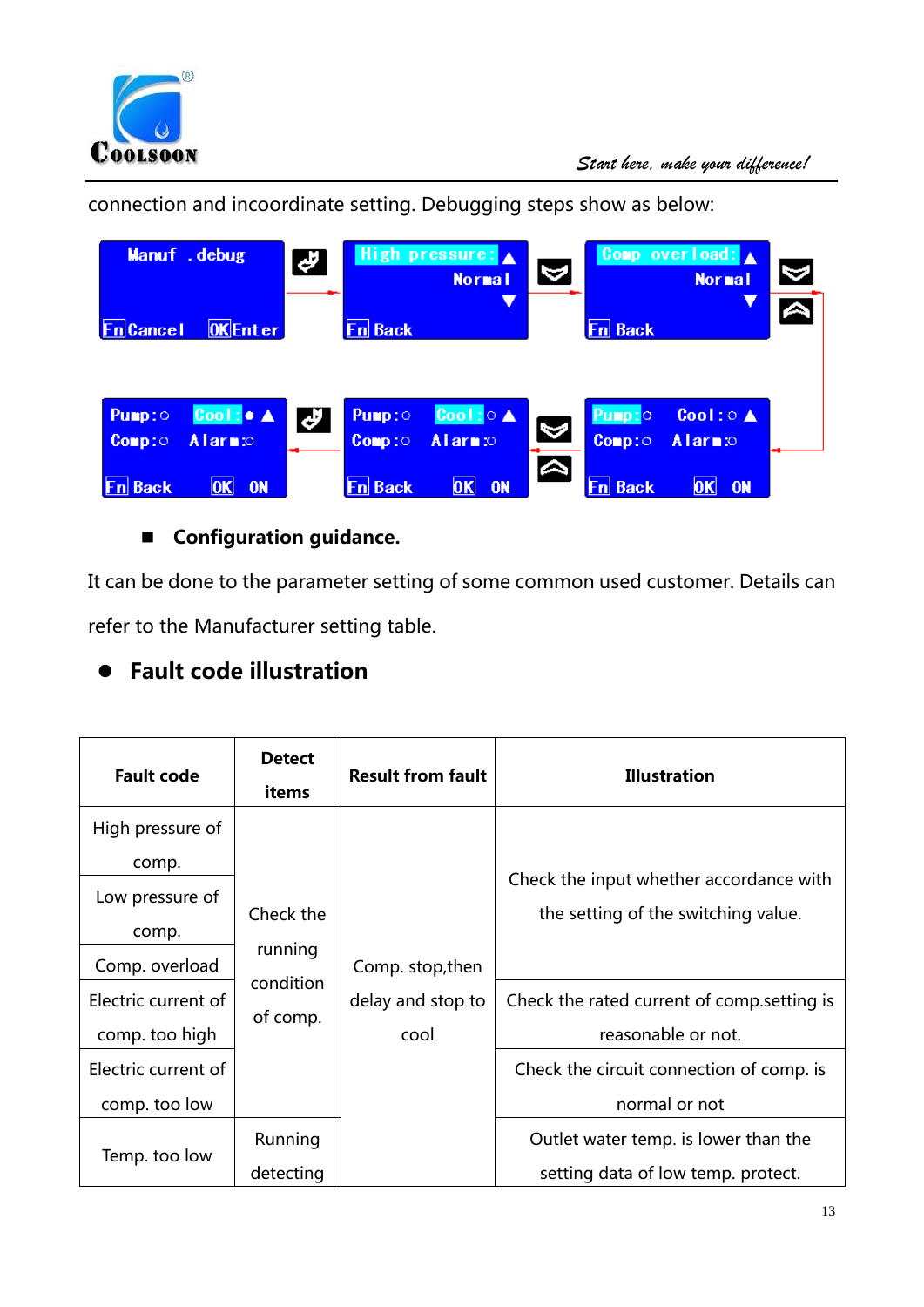

| Overheat alarm      |             |                    | Outlet water temp. is higher than the<br>setting data of overheat alarm |
|---------------------|-------------|--------------------|-------------------------------------------------------------------------|
|                     |             |                    |                                                                         |
| Overheat early      |             | Only alarm         | Outlet water temp. is higher than the                                   |
| warning.            |             |                    | setting data of overheat early warning.                                 |
| Anti-freezing       |             |                    | Check the input is accordance with the                                  |
| fault               |             | Comp.stop<br>then  | setting of switching value or not.                                      |
| Probe off           | Power on    | delay and<br>stop  |                                                                         |
| Probe short         | detection   | cool               | Check the wire connection of the temp.                                  |
| circuit             |             |                    | prob.                                                                   |
|                     |             |                    | Check the input is accordance with the                                  |
| Cooling overload    |             |                    |                                                                         |
|                     | Detecting   |                    | setting of switching value or not.                                      |
| Cooling current is  | for cooling | Comp. and cold     | Check the rated current of cooling is                                   |
| too high            | running     | fan stop to run    | reasonable or not.                                                      |
| Cooling current is  |             |                    | Check the wire connection of the cooling                                |
| too low             |             |                    | motor is normal or not                                                  |
| Cold water pump     |             |                    | Check the input is accordance with the                                  |
| overload            |             |                    | setting of switching value or not.                                      |
| Electric urrent of  | Detecting   |                    |                                                                         |
| cold water pump     | for the     | Chiller unit power | Check the rated current of cold water                                   |
| is too high         | running     | off                | pump setting is reasonable or not                                       |
| Electric current of | cold water  |                    |                                                                         |
|                     | pump.       |                    | Check the wire connection of the cold                                   |
| cold water pump     |             |                    | water pump is normal or not                                             |
| is too low          |             |                    |                                                                         |
|                     |             |                    | Checking the Power phase lack and                                       |
| Power failure       | Power on    | Chiller unit power | phase inversion fault                                                   |
|                     | detecting   | off                |                                                                         |
|                     |             |                    |                                                                         |
| Water flow fault    | Detecting   | Chiller unit power | check the input is accordance with the                                  |
|                     | for the     | off                | setting of switching value or not.                                      |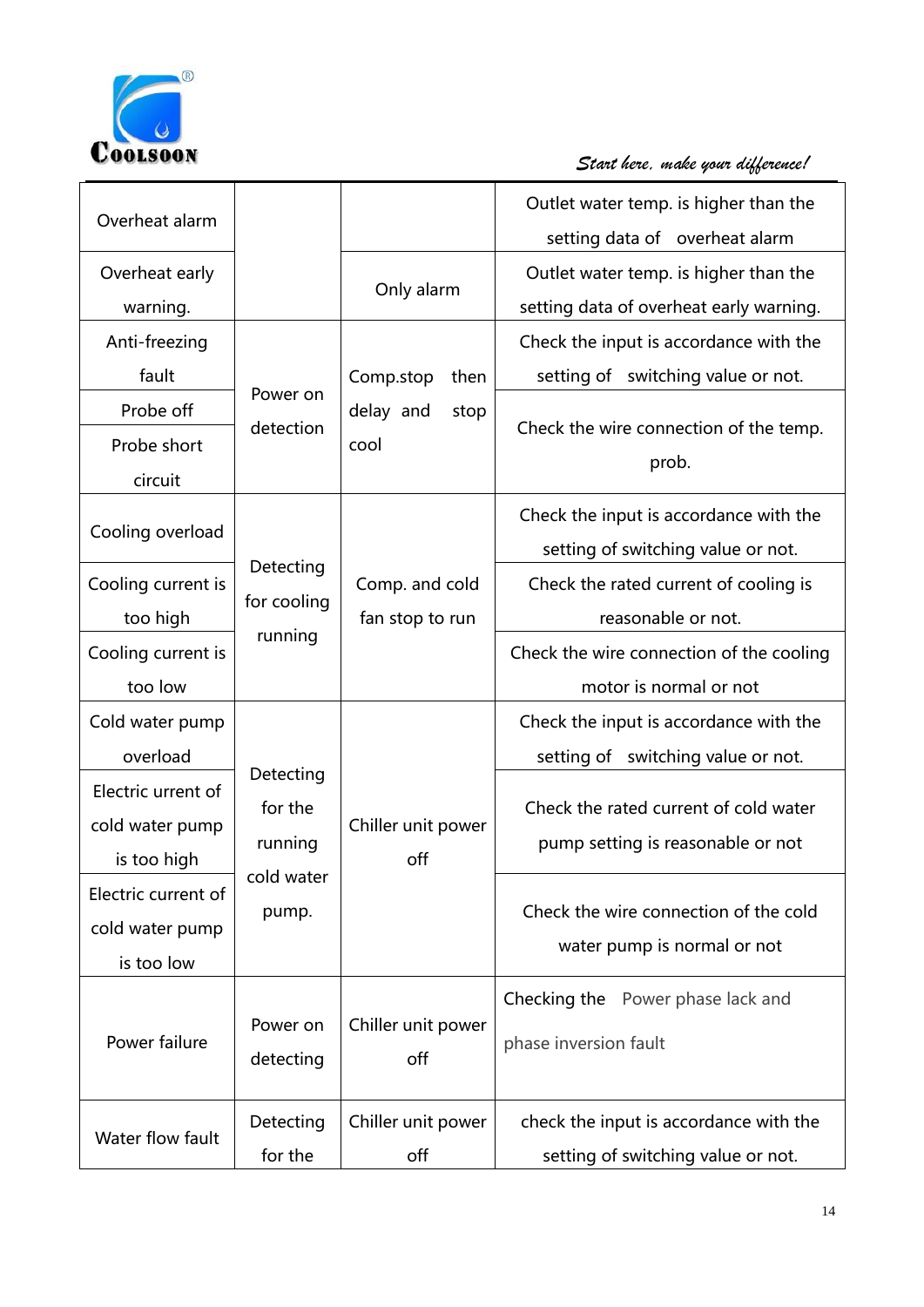

|                   | running    |                                          |                                            |
|-------------------|------------|------------------------------------------|--------------------------------------------|
|                   | cold water |                                          |                                            |
|                   | pump.      |                                          |                                            |
|                   | Detecting  | Chiller unit power                       |                                            |
|                   | for the    | off, refer to                            |                                            |
| Water level fault | running    | "water pump                              |                                            |
|                   | cold water | stop for the low                         |                                            |
|                   | pump.      | $\boldsymbol{\mathsf{u}}$<br>water level |                                            |
| Maintenance to    | Running    | Power off and                            | The running time of comp. are over setting |
| unit              | detecting  | stop to run                              | used time of comp.                         |
| Parameter         | Power on   |                                          | Reset the parameters or contact the        |
| abnormal          | detecting  | Unit stop to run                         | manufacturer                               |

## **Trouble removal**

| <b>State</b>                                           | Reason                                                                                                                                     | <b>Solution</b>                                                                                                                                                                                                                                                                          |
|--------------------------------------------------------|--------------------------------------------------------------------------------------------------------------------------------------------|------------------------------------------------------------------------------------------------------------------------------------------------------------------------------------------------------------------------------------------------------------------------------------------|
| Power supply<br>normal, unit<br>can not be<br>operated | <b>1</b> Otemperature<br>controller is broken                                                                                              | 10 Ochange the temperature controller.                                                                                                                                                                                                                                                   |
| Power switch<br>trip out                               | <b>1</b> Oshort circuit<br>(2) main circuit overload<br>3Breaker fault                                                                     | 1. 15 Ocheck the short circuit reason, solve it.<br>2) check the overload reason and remove the overload<br>operation like the rated current of breaker is too low, it<br>can change the breaker.,<br><b>3change the breaker</b>                                                         |
| Three phase<br>fault                                   | <b>1</b> (1) anti-phase: The<br>pump, the compressor<br>or the fan is running<br>reversed<br>2 Odefault phase: The<br>pump, the compressor | 1) DExchange any two phases of the power supply;<br>2 Test the three-phase status with a multimeter for<br>checking that the power supply is in good condition;<br>3 check the three phase detecting input whether can<br>remove the fault and correct, if not, pls change a new<br>one. |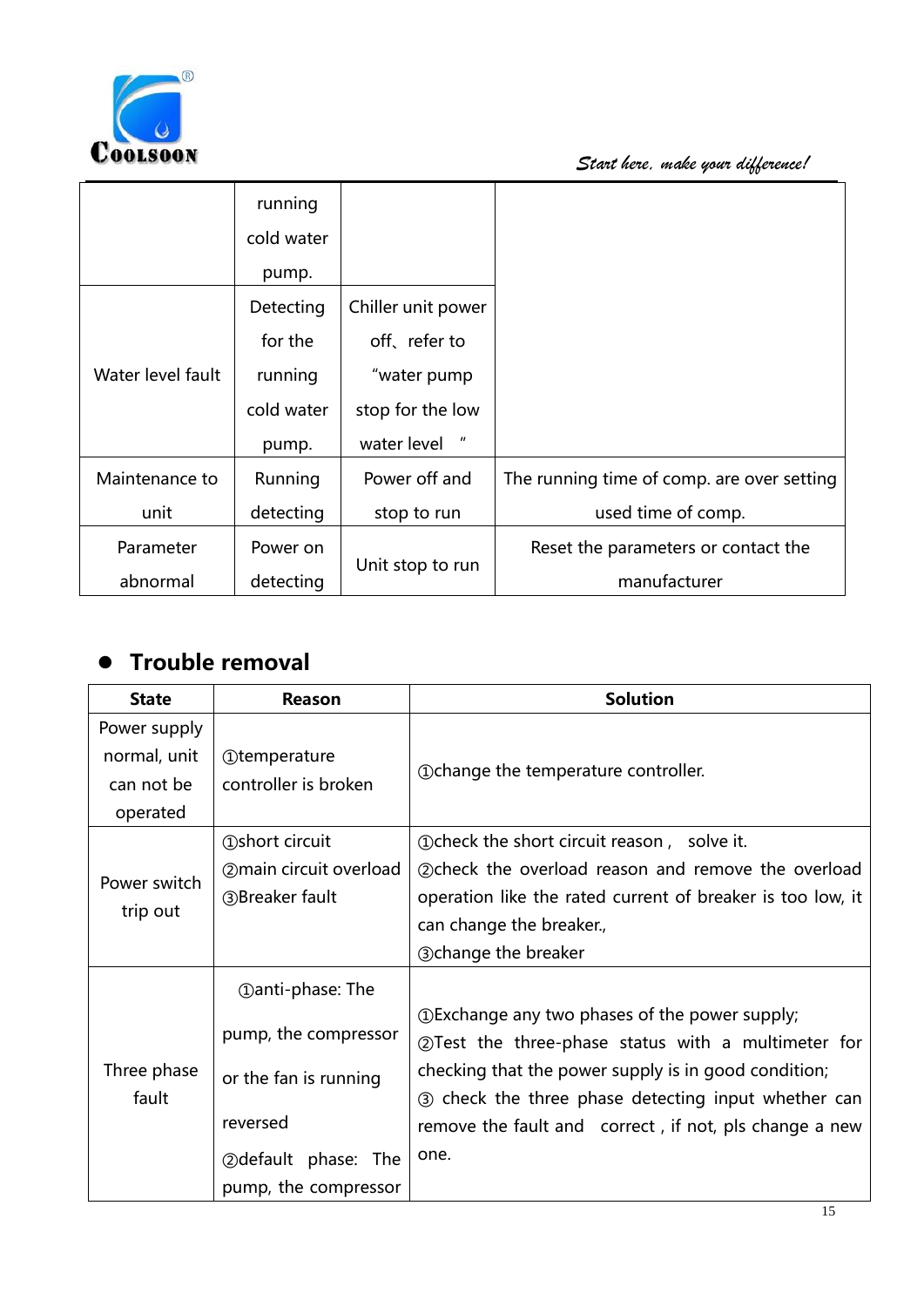

COOLSOON Start here, make your difference!

|                       | fan<br>can't<br>the<br>or                          |                                                                 |
|-----------------------|----------------------------------------------------|-----------------------------------------------------------------|
|                       | normally work                                      |                                                                 |
|                       | three<br>phase<br><b>3the</b>                      |                                                                 |
|                       | detecting<br>input<br>is                           |                                                                 |
|                       | abnormal                                           |                                                                 |
|                       | <b>1</b> Obad heat dissipation                     |                                                                 |
|                       | 2Switch of the high                                | $\odot$ pls follow the footnote(1) to solve the problem         |
| High pressure         | pressure is damaged;                               | 2 Ochange for a new pressure switch                             |
| alarm                 | 3)line fault of input                              | <b>3</b> Ocheck the input quantity and remove the line fault    |
|                       | quantity                                           |                                                                 |
| Low pressure<br>alarm |                                                    | 1 Follow the footnote (2) to solve the problem                  |
|                       |                                                    | <b>20 Check whether the water tank is lacking water and the</b> |
|                       | 1 short of refrigerant,<br>low pressure is too low | circulating pump is running or not; While everything            |
|                       | and protection switch<br>is trip out               | goes well, the chiller should be restarted or reset the         |
|                       | 2the temp of outlet                                | low-pressure switch by hand, if evaporator freezed, pls         |
|                       | water and evaporator<br>is too low.                | drain out the iced water and added some hot water.              |
|                       | 3line fault of input                               | <b>3</b> Ocheck the input quantity and remove the line fault    |
|                       | quantity.                                          | Note: Don't take the hard objects to knock the ice,             |
|                       |                                                    | otherwise the copper pipe will be damaged and lack              |
|                       |                                                    | of refrigerant or water will enter into the refrigerating       |
|                       |                                                    | system and damage to compressor.                                |
| Overload<br>alarm     | ①The<br>voltage<br>is.                             | 10 The voltage of the three-phase source is decreasing or       |
|                       | abnormal;                                          | the voltage is not stable. Please adjust the voltage and        |
|                       | 2bad heat dissipation                              | check the reason of the missing phase, pls adjust the           |
|                       | <b>3</b> pressure and water                        | pressure and find the reason                                    |
|                       | flow of water pump or                              | $Q$ pls follow the footnote (1) to solve this problem           |
|                       | is too high                                        | <b>30</b> Check the water system, adjust the water flow to the  |
|                       | 4) The bearing of                                  | scope of the rated water flow.                                  |
|                       |                                                    | <b>A</b> change the new bearing.                                |
|                       | compressor, the                                    | <b>Schange a big new thermal overload relay or adjust</b>       |
|                       | motor, or the pump is                              | higher than normal data.                                        |
|                       |                                                    | © Lock the joint point of line circuit                          |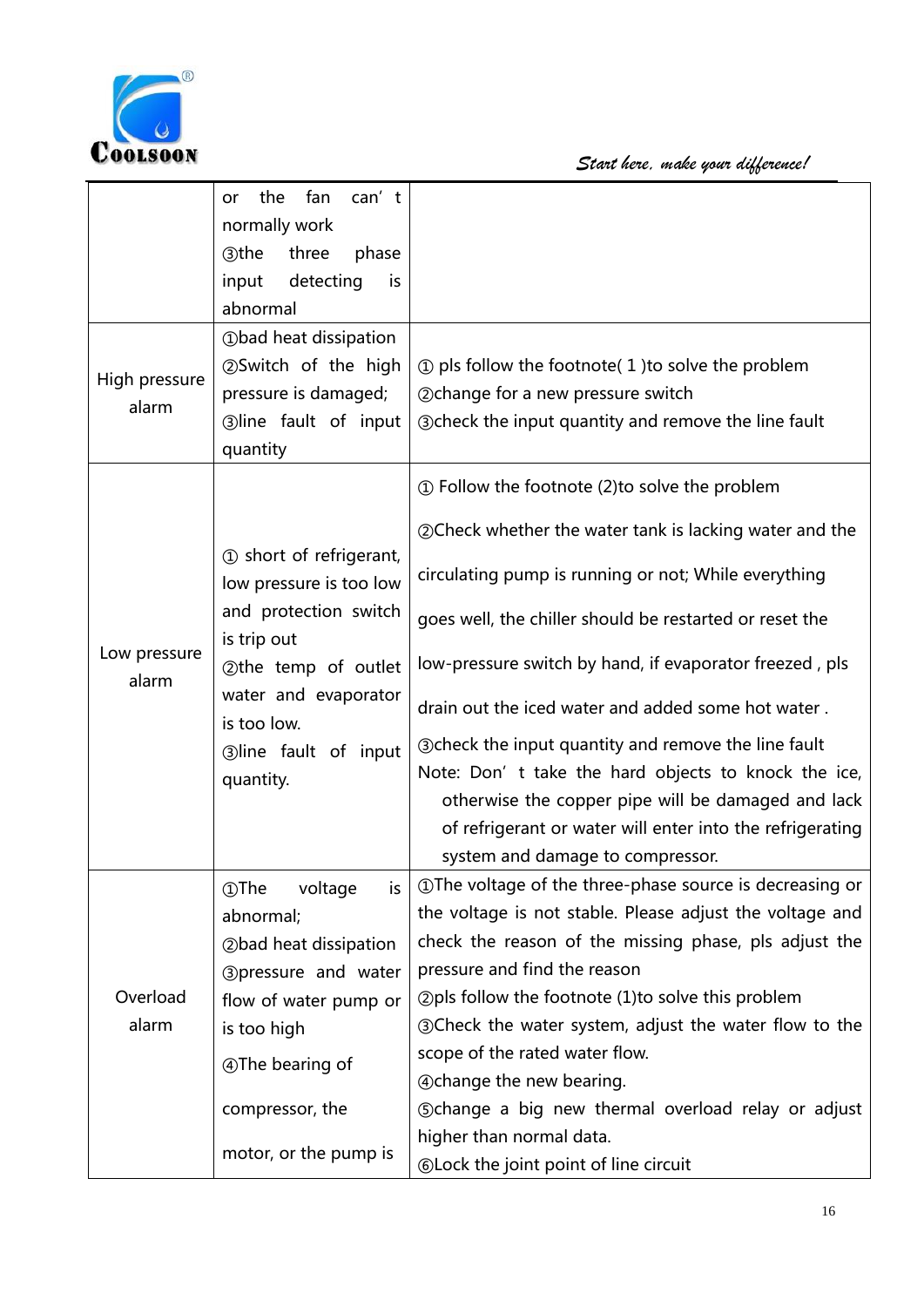

|                                                              | damaged;                                                          |                                                                  |
|--------------------------------------------------------------|-------------------------------------------------------------------|------------------------------------------------------------------|
|                                                              | $\cdot$                                                           |                                                                  |
|                                                              | <b>SThe overload relay is</b>                                     |                                                                  |
|                                                              | too small or its                                                  |                                                                  |
|                                                              | regulating value is too                                           |                                                                  |
|                                                              | low;                                                              |                                                                  |
|                                                              | <b>The</b> joint<br>of the<br>circuit is not good or<br>flexible; |                                                                  |
| fault indicator<br>not on and<br>comp. can't<br>run          | The protection device<br>is shut off by itself                    | Please deal with the problem according to Footnote(4)            |
|                                                              | <b>1</b> The capacity is not                                      | <b><i>OExpanding the capacity of the major machine;</i></b>      |
|                                                              | enough;                                                           | 2 Deal with the problem according to the Footnote(3);            |
|                                                              | <b>2 The refrigerant is not</b>                                   | <b>30 Change the choked part, and fill refrigerating medium</b>  |
|                                                              | enough;                                                           | after dealt with the problem with drying agent or                |
| water in the                                                 | 3) The water tank is                                              | expansion valve in the state of vacuum;                          |
| water sink is<br>not cold or<br>trip out for<br>low pressure | choked by the                                                     | 4 Change the compressor, confirm it according to                 |
|                                                              | refrigerating medium;                                             | Footnote(3)                                                      |
|                                                              | 4) The valve block is                                             | <b>SAdjust the temperature more lower;</b>                       |
|                                                              | broken;                                                           | <b>6Change for a new switch;</b>                                 |
|                                                              | <b>SThe temperature</b>                                           | $\oslash$ If the efficiency is low, it can be dealt according to |
|                                                              | setting data is too                                               | Footnote(1);                                                     |
|                                                              | high;                                                             | <b>®Change for a new sensor;</b>                                 |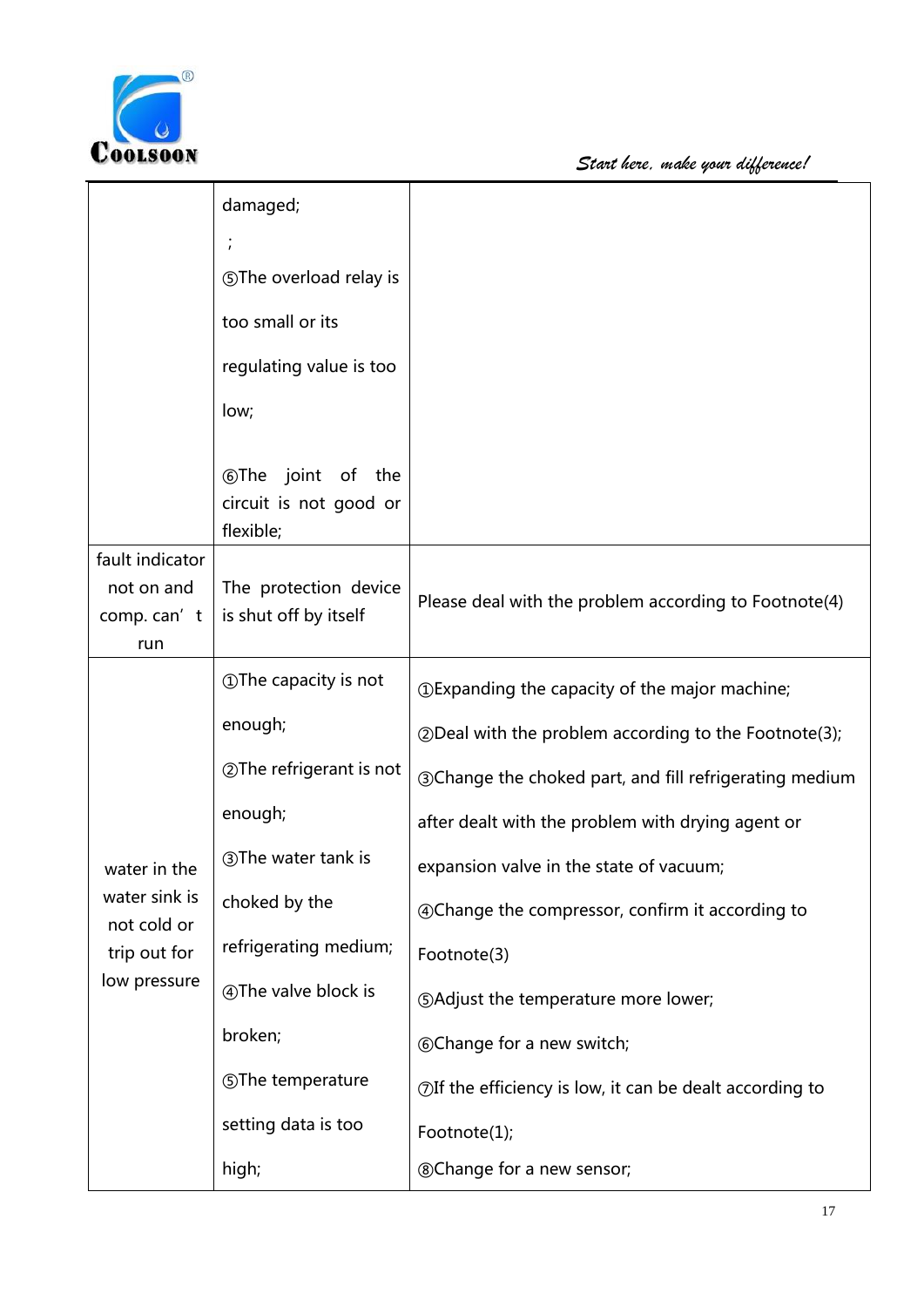

|             | <b>The temperature</b>              |                                                 |
|-------------|-------------------------------------|-------------------------------------------------|
|             | switch does not work;               |                                                 |
|             | <b><i>OBad heat dissipation</i></b> |                                                 |
|             | ®The sensor does not                |                                                 |
|             | work;                               |                                                 |
| Short of    |                                     |                                                 |
| water and   | <b>10 Water is not enough</b>       |                                                 |
| shortage of | in the water tank;                  | 10 (1) Add water into the water tank;           |
| water flow  |                                     | 20 Check that whether each valve is fully open; |
|             | 2) little water flow;               |                                                 |

## **Notes for operation**

- The refrigerating water pump should not work if there is no water in the water tank; (For the chiller unit above 7.5 HP, there is a built-in water level protector in the water tank. While the water level is too low or the tank is empty, the water pump will be stopped automatically, and it displays the water-level fault code and alarm.)
- $\blacksquare$  The operating switches should be avoided frequently switching over.
- $\blacksquare$  While the refrigerated-water temperature reaches to the set temperature, the compressor will stop.
- In order to prevent the evaporator freezing, do not set temperature below 5 ° C; (except the low temperature chillers)
- $\blacksquare$  To make sure the best refrigerating effect and best state, please clean the condenser, evaporator and the water filter regularly.

Note: Please turn off chiller as long as if it is alarming. And start chiller after the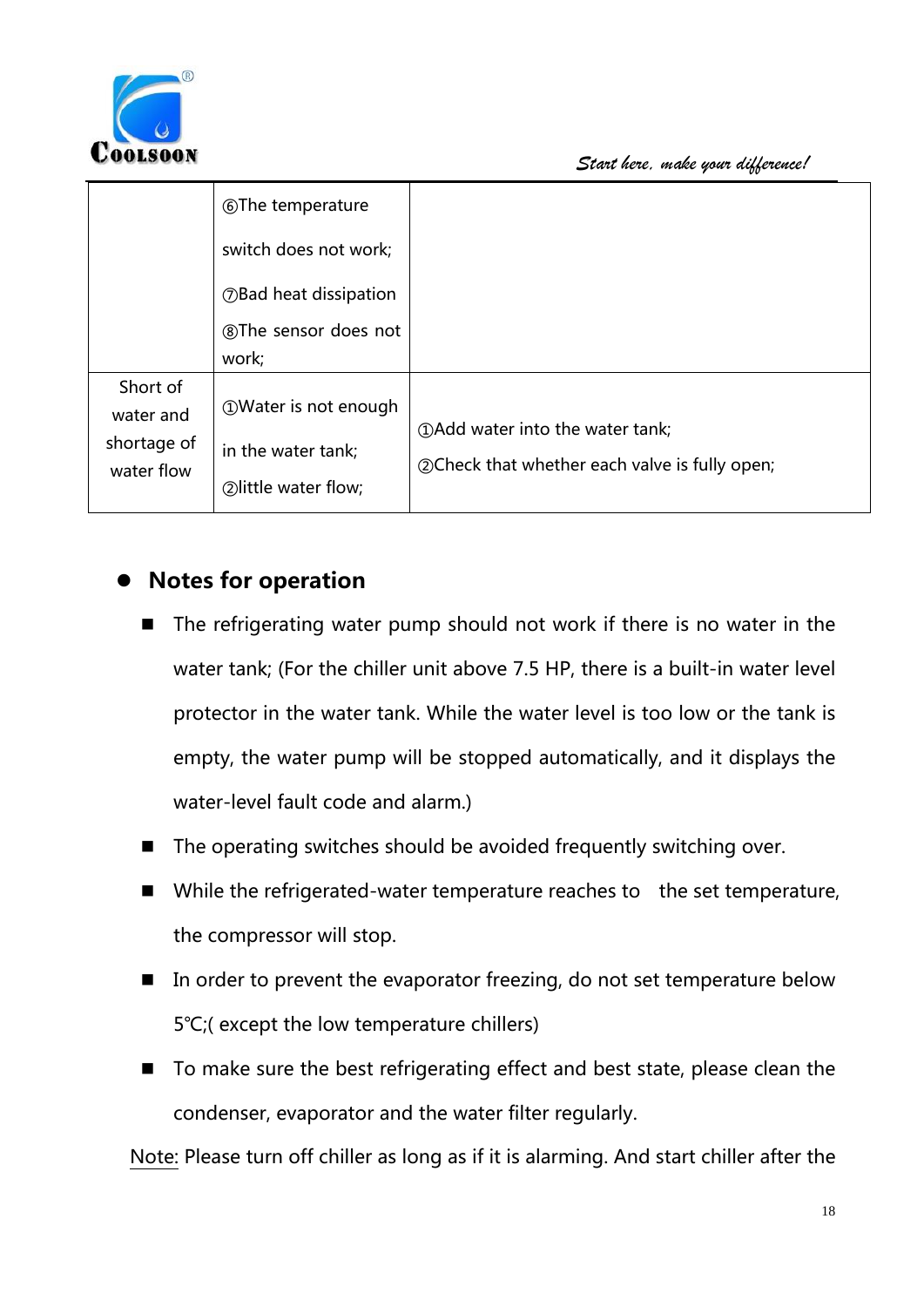

failures are removed according to the way stated as item 7 and item 10. Or you can contact with our after-sale service staff shortly.

Note  $(1)$  :

#### Bad heat dissipation and the solution

While the condenser cooling bad, the compressor will be inefficient, the operating current creased; While high pressure of the air cooled chiller reaches 24kg/cm2, and high pressure of the water cooled chiller is up to 20 kg/cm2, the compressor can be trip-out under the protection of the high pressure switch, it will stop running because of bad cooling, high pressure overload, and it will display fault code or fault indication, then please check that the circulating water in the cooling tower is running well, the temperature of cooling water is not overhigh, the fan of the cooling tower and the water pump are running, and the cooling water valve is fully open (If it is an air cooled chiller, please confirm that the radiator is not dirty or choked.). All the stated come back to normal, the chiller can be running well after restarting by pressing "REST". If the high pressure overload state is a frequent problem, please clean the condenser as soon as possible.

Note  $(2)$ 

### Solution to low pressure for the shortage of refrigerant:

1. While water temperature is over 5℃ and the pressure displays by the low pressure gauge is below 2 kg/cm2, indicates shortage of refrigerant, firstly the leak should be filled, the dryer filter should be changed, and it should be drawing vacuum again, and incharge refrigerant with proper volume.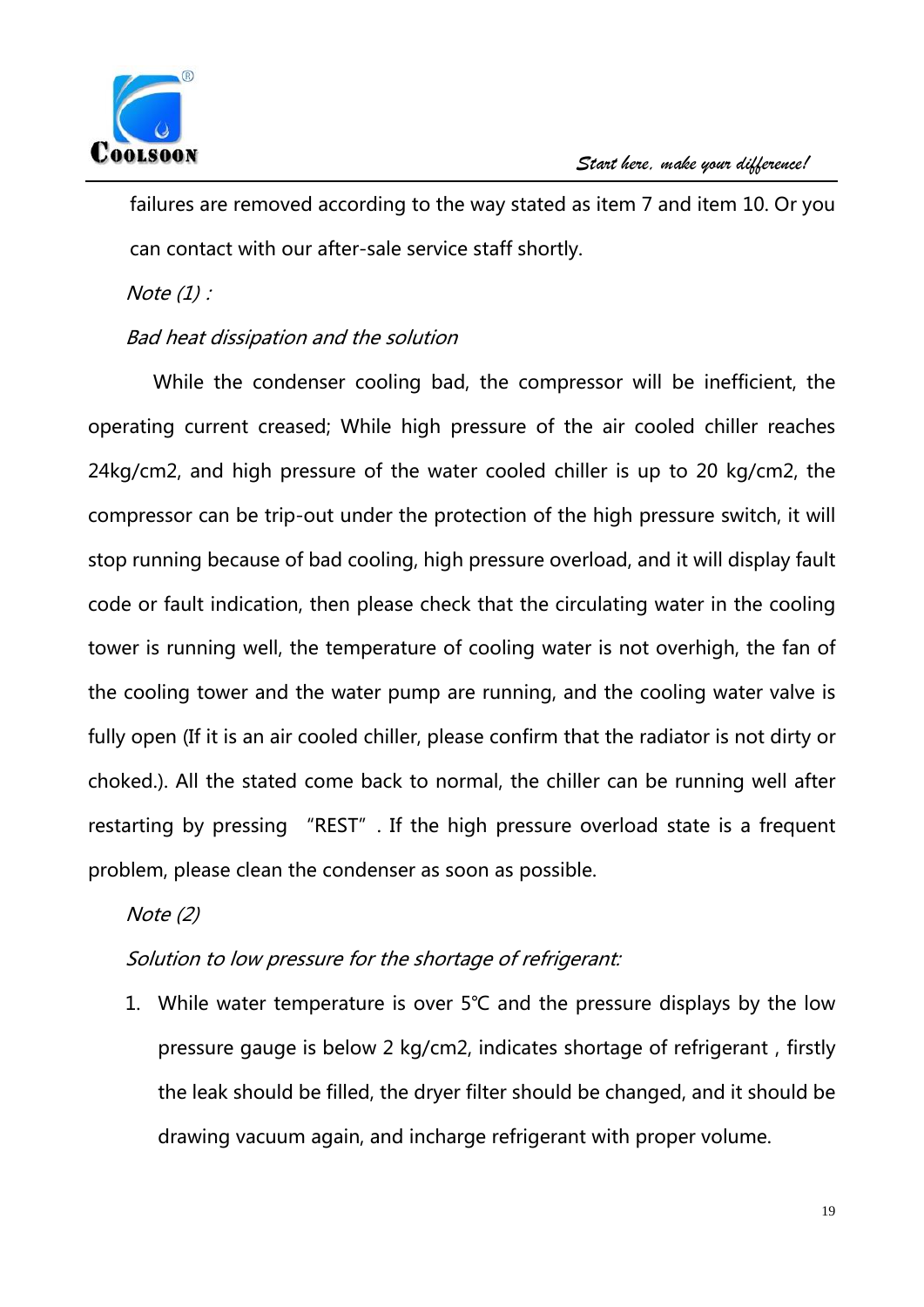

2. While leaking part in water, please stop the chiller immediately, and discharge water of the water tank quickly. In order to avoid that the chiller is damaged badly for the compressor suck water, please notify the after-sale service for dealing with the problem.

#### $Note (3)$

### Check the condition of low and high pressure:

If the compressor of the water cooled chiller is running well, it is the best state while it displays high pressure within the scope of 12.5 kg/cm2 to 15 kg/cm2 (while for the air cooled chiller, it is best within the scope of  $14 \sim 17$  kg/cm2), but it should not be above 19.5 kg/cm2. If the pressure of the water cooled chiller is above 19.5 kg/cm2, or the pressure of the air cooled chiller is above 24 kg/cm2, the high pressure switch will turn off by itself, then please deal with it according to Footnote(1). It is the best state when the low pressure is within the scope of 3.1 kg/cm2 to 4.5 kg/cm2, but it could not be lower than 2 kg/cm2. If the low pressure is below 2 kg/cm2, the switch of the low pressure will turn off by itself, please deal with it according to Footnote (2).

If the difference between high pressure and low pressure is little or they are equal, while the compressor is running, that means the valve of the compressor damaged or broken up, then the machine should be stopped immediately and notify the company to deal with the problem. Please be aware that the stated conditions would happen when the compressor is running. If the compressor is not operating, it is normal while the high pressure and the low pressure come into equilibrium.

Note  $(4)$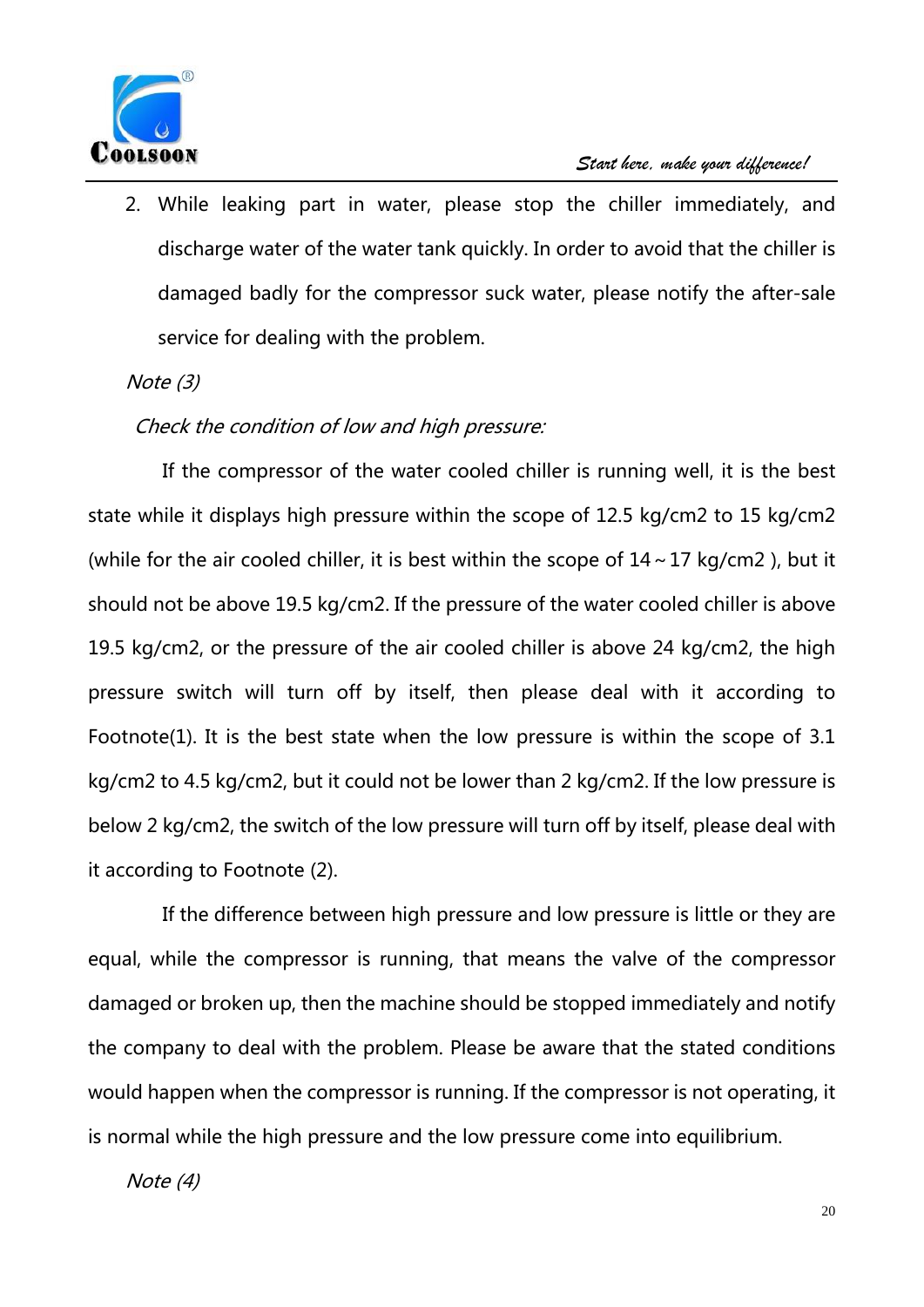

If the fault indicator and the protecting switch are both normal, but the compressor can not start, please check the following:

- 1. The set temperature is too high or the temperature switch is damaged;
- 2. The switch is damaged;
- 3. The anti-freezing switch is damaged;
- 4. The pressure switch is shut off by itself or damaged;
- 5. The overload protector of the compressor is damaged or turn off by itself;
- 6. The electromagnetic relay is damaged or the overload protector is damaged;
- 7. The level of the water tank is too low;
- 8. The refrigerating water protecting switch is damaged;

Note: The compressor can not be operated if the stated controlling switch or the circuit is faulty;

### **Maintenance**

Please clean the condenser and the evaporator regularly for keeping the unit running well;

- 1. Keep the cooling tower neat and clean, and clean it regularly, and confirm there are no adulterant and other obstruction;
- 2. Please clean the surface of the cooler of the air refrigerating chiller regularly and keep the functional performance of the machine well.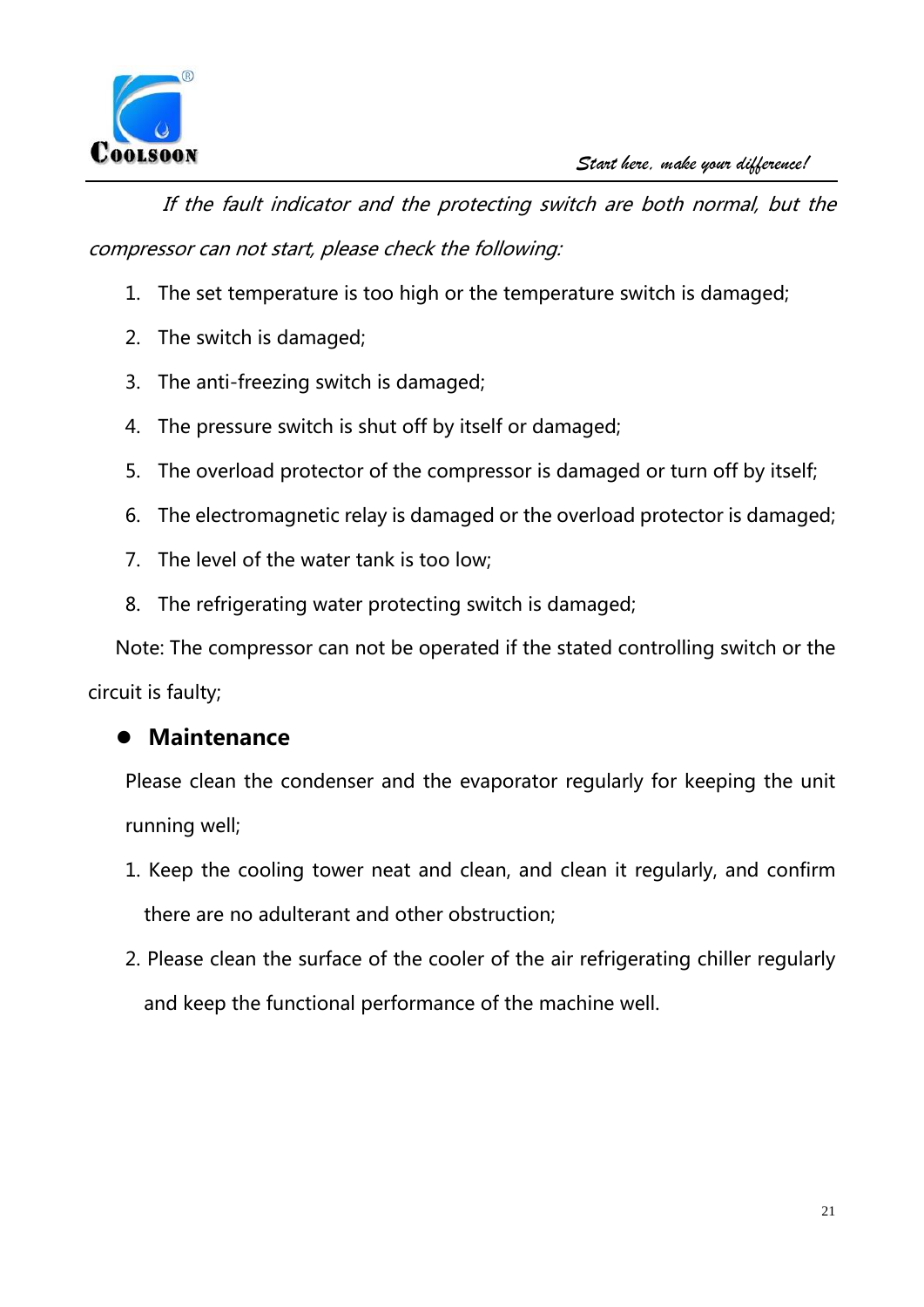



## **Electrical circuit diagram. (pls see attached)**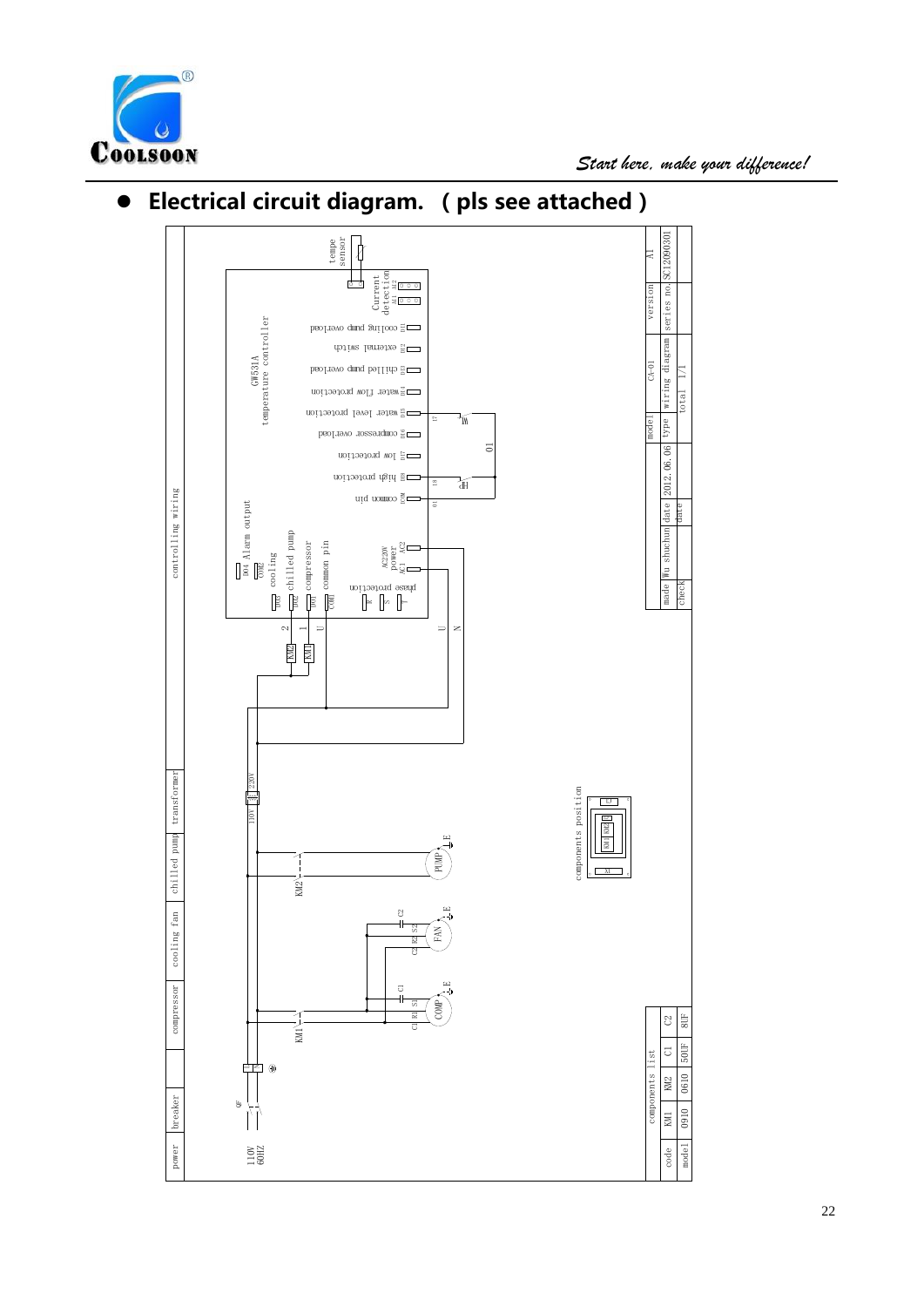

# **Internal structure schematic diagram of the air cooled chiller**



| 1. Compressor              | 7. Capillary (Expansion valve) |
|----------------------------|--------------------------------|
| 2. High pressure gauge     | 8. Evaporator                  |
| 3. High pressure protector | 9. Refrigerating water pump    |
| 4. Condenser               | 10. Low pressure gauge         |
| 5. Cooling fan             | 11. Low pressure protector     |
| 6. Drier Filter            | 12.13 . Water flow switch      |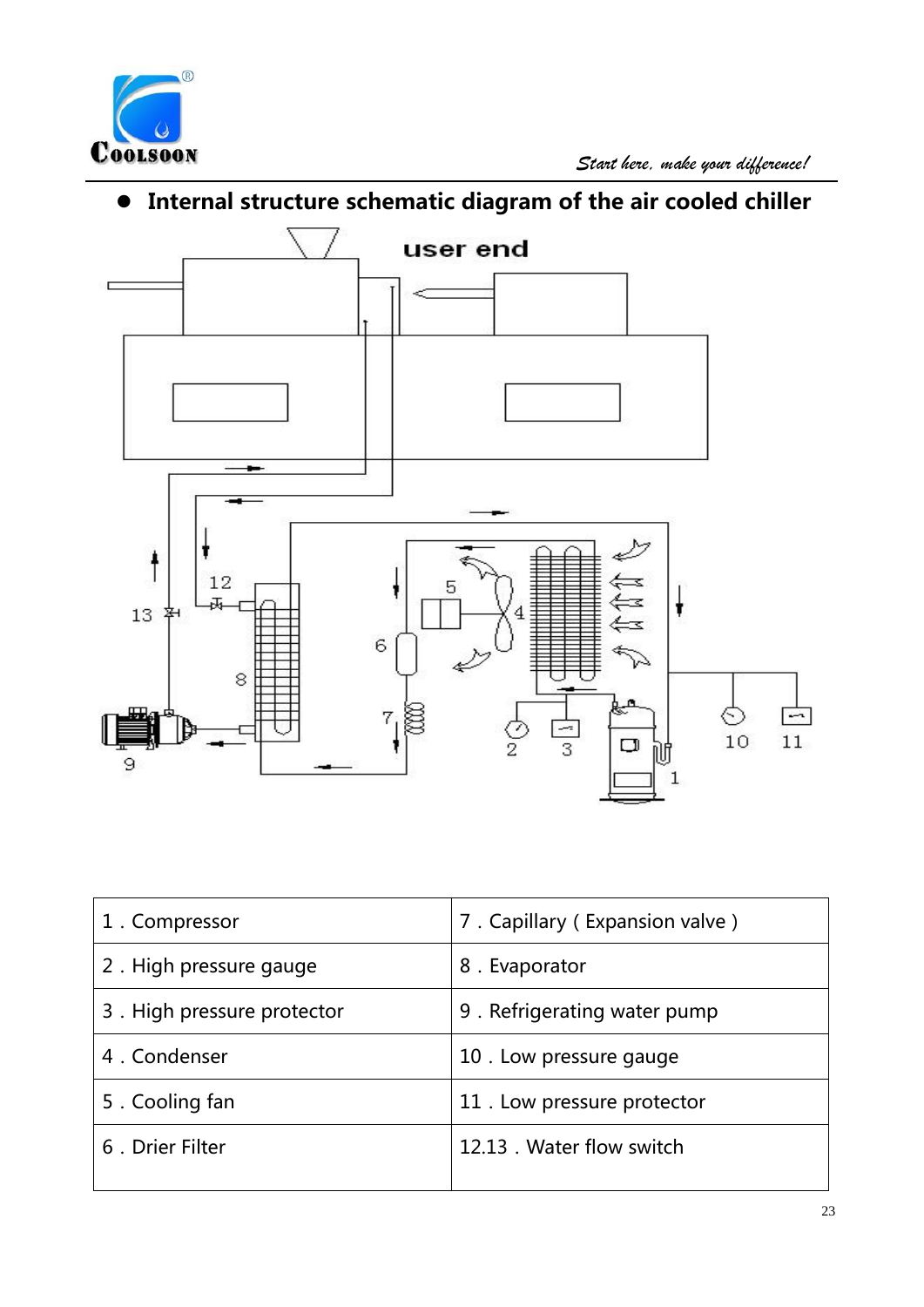

# **Internal structure schematic diagram of the water cooled chiller**



| 1. Compressor                  | 8. Refrigerating water pump       |
|--------------------------------|-----------------------------------|
| 2. High pressure gauge         | 9. Low pressure gauge             |
| 3. High pressure protector     | 10. Low pressure protector        |
| 4. Condenser                   | 11. Cooling water pump            |
| 5. Drier filter                | 12. Cooling tower                 |
| 6. Capillary (Expansion valve) | 13, 14, 15, 16. Water flow switch |
| 7. Evaporator                  |                                   |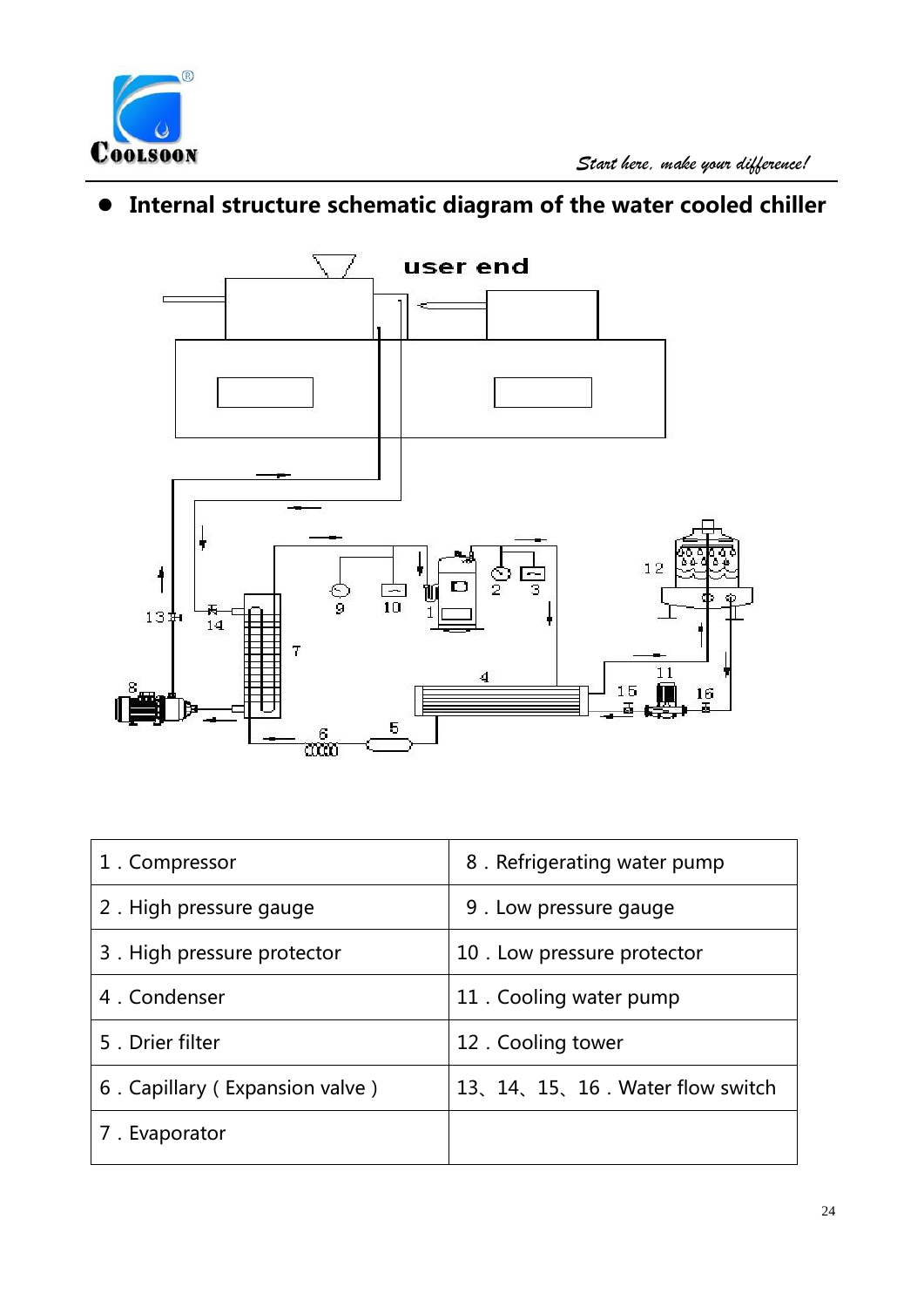

## **Installation sketch map of Air cooled chiller**

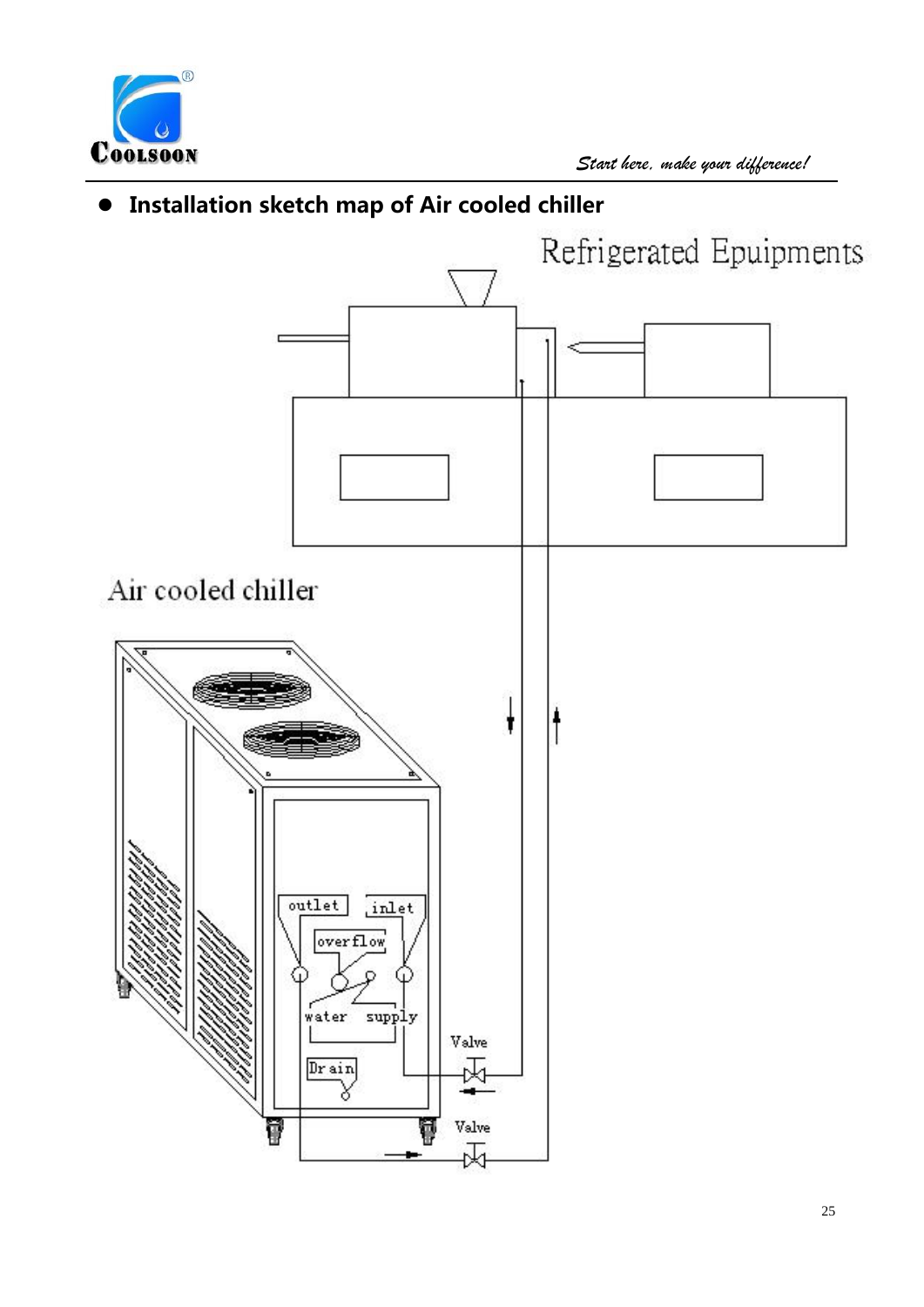## **Installation sketch map of Water cooled chiller**